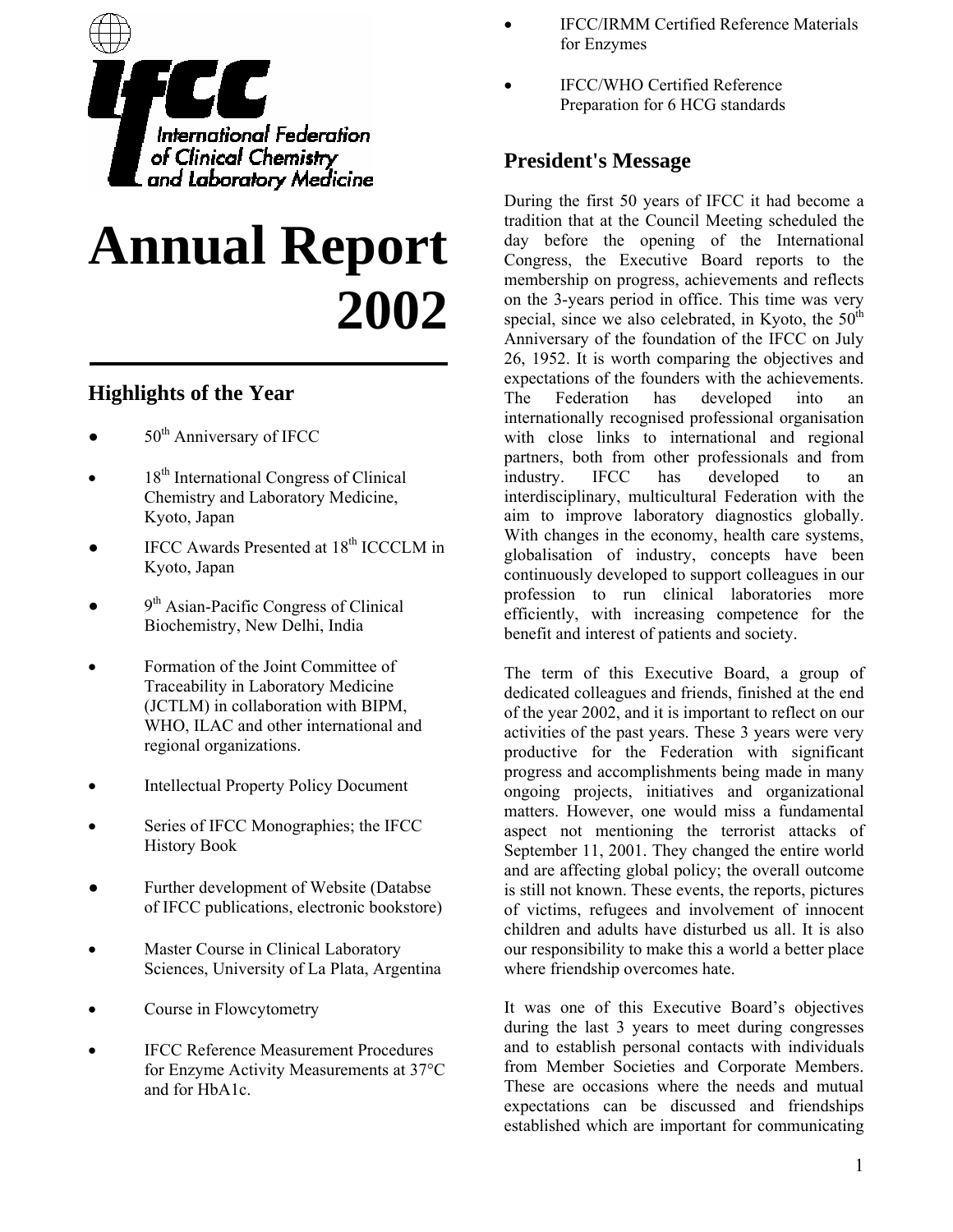the Federation's activities, possibilities and to learn about the expectations. Official meetings of the Board. Were held in the Arabic, Asian Pacific, Europe, North and Latin America regions.

This Annual Report is also a summary from the Executive Board, which had been elected for the period 2000 – 2002, and summarizes some new directions within the Federation and highlights the achievements of the Divisions and their respective working parties. In order to assist the member societies and corporate members IFCC's Scientific Division (Chair: J. C. Forest) has funded and pursued standardization efforts related to reference measurement procedures (HbA1c, enzyme activities at 37°C) and certified reference materials in collaboration with WHO (PSA, HCG) and IRMM (cortisol, enzymes). After discussions between NCCLS and IFCCS for several years, a Memorandum of Understanding between both organizations was finally signed in 2001. On basis of this memorandum 10 joint NCCLS-IFCC projects on biochemical bone markers, free thyroid hormones, analysis of body fluid analysis for cellular composition, performance of cellular immune functional assays, molecular methods for microarrays, sample collection and handling for molecular test methods, quality assessment programs for molecular methods, determining clinical utility of genetic tests were initiated. It is envisaged that the final documents will be ready in the next 2 years. A major step forward in promoting worldwide the concept of traceability, comparability and equivalence of measurement results was the creation of the Joint Committee of Traceability in Laboratory Medicine (JCTLM). The interdisciplinary JCTLM was founded in June 2002 in Paris following long discussions and negotiations with the Bureau International de Metre (BIPM), metrology institutes and IVD industry organizations. BIPM; IFCC, ILAC and WHO are key stakeholders in this important endeavor bringing together metrologists, industry and laboratory professionals. We envisage that by means of this global initiative, a better comparability of measurements by traceable calibrations will be reached.

Major achievements were made by the members of the Communication and Publications Division (Chair: B. Gouget). By the creation of a new and modern web site our communication tools were revised and enhanced; this was only made possible by the expertise and engagement of the IFCC Web Coordinator Craig Webster. The new site highlights ongoing activities in the IFCC News, the IFCC Journal and various special reports, and also makes all IFCC published documents available in a

database. Just recently the electronic bookstore providing newly published IFCC monographs and conference proceedings was opened. The Congress and Conference Division (Chair: G. Beastall) expertly managed conferences and congresses informative from the scientific and educational point of view. The Education and Management Division (Chair. G. Sanders) succeeded in continuous education in the field by organizing courses for flow-cytometry and running a master course in close collaboration with the University of La Plata. Also the Visiting Lecture Programme had been expanded to the Asian Pacific Region.

All the initiatives lead to an expanding workload for the volunteer officers and the demand for a professional support based on modern logistics and supporting the needs of the Federation. The IFCC Office is staffed with qualified and experienced personnel using modern office equipment and carries out the administrative and communication activities of the organization under the management of the EB.

The Federation is a voluntary organization depending not only on financial contributions from the membership and from congresses but also on individuals ready to serve this organization and their employers providing them with infrastructure. The development of IFCC to a flourishing, well accepted organization would have been impossible without the enthusiasm and accountability of these colleagues. In the book "IFCC Celebrating 50 Years" written by J. Lines and J. Heeren one will meet all those who have worked so hard and dedicated their own time to the Federation. On behalf of all the IFCC members, I acknowledge and commend these colleagues for their hard work on our behalf in meeting the needs and expectations of the IFCC membership, and in expanding the vision and role of the International Federation of Clinical Chemistry and Laboratory Medicine.

Mathias M. Müller President

# **Executive Board (EB)**

The EB met three times in 2002, in Vienna, Orlando and Kyoto. The meeting in Vienna was held in conjunction with a Special Symposium celebrating the  $10<sup>th</sup>$  anniversary of IFCC President, Prof Müller, as Head of the Institute of Laboratory Diagnostics at the Kaiser Franz Josef Hospital. The final meeting in Kyoto was held immediately prior to the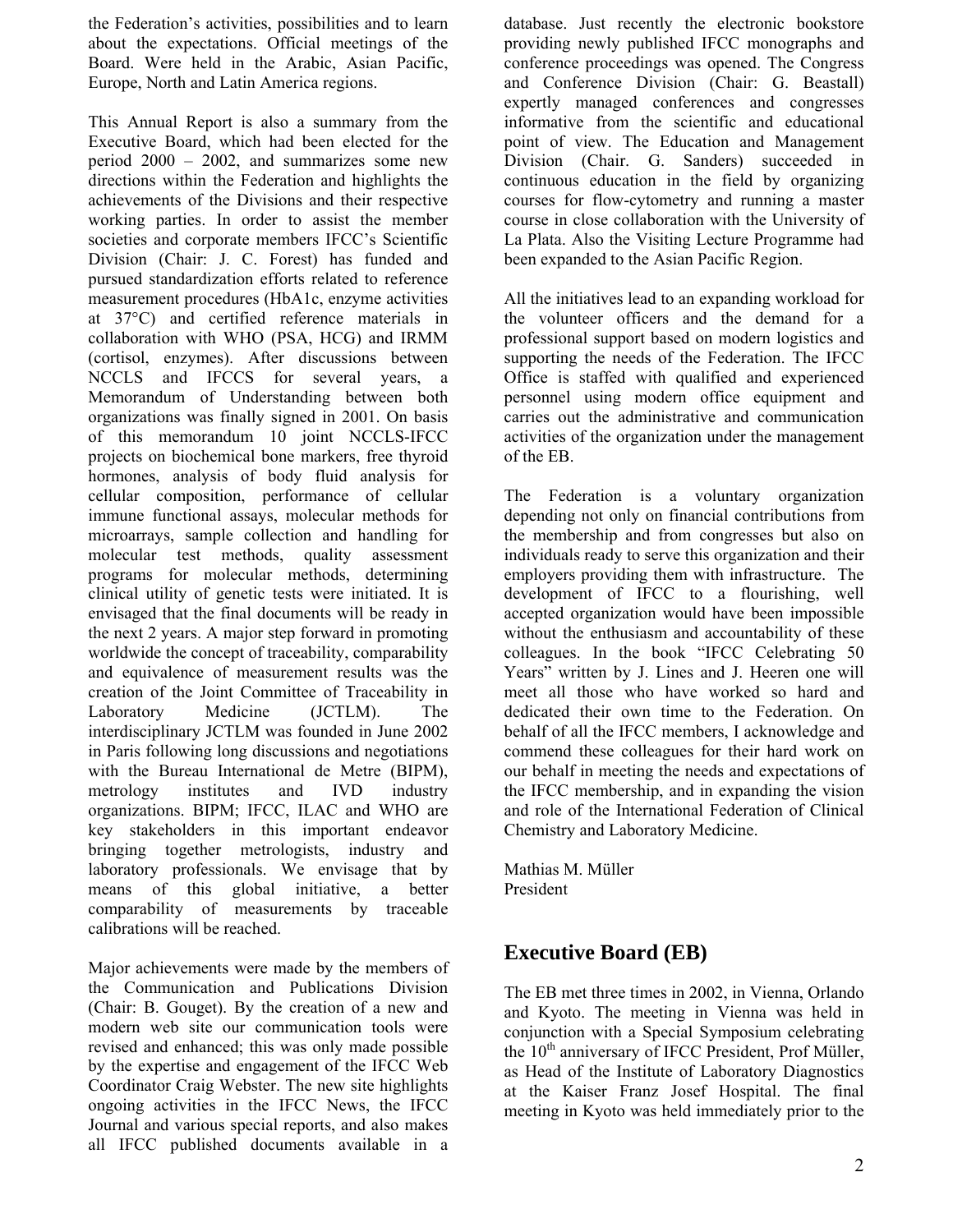18<sup>th</sup> International Congress of Clinical Chemistry and Laboratory Medicine.

At the meeting in Vienna, one of the major items for discussion was the increasingly important relationship between the IFCC and Bureau International des Poids et Measures (BIPM) especially the Joint Committee for Traceability in Laboratory Medicine. This was further discussed at the following EB meetings and the IFCC supported the establishment of two working groups;

- 1. **WG for Reference Materials and Methods** The first task is to come up with an inventory of Reference materials and methods.
- 2. **WG for Reference Laboratories** This group was to establish a system for the managing of reference laboratories, their link to the respective national metrology institutes and their accreditation will be the primary goal. Three proposals for networks of reference laboratories were agreed so far: enzymes (IFCC),  $HbA_{1c}$ (IFCC) and cholesterol (CDC).

At this meeting, a report from the IFCC Office indicated that they were in a position to take further responsibilities. It was agreed that the Office would become increasingly responsible for the day-to-day communication between IFCC Members, take an increasing role in maintaining the Website and handle registrations for the specialised IFCC Conferences. Another ongoing task for the Office is to work with the CPD in preparing the booths for International and Regional meetings. The success of this was displayed at the ICCC in Kyoto where the IFCC had a very prominent and successful booth, organised and manned by the IFCC Office staff.

The other significant item discussed was how the IFCC should handle Intellectual Property. Lawyers suggested that there should be a voluntary agreement between the IFCC and its officers and the experts involved in IFCC projects rather a contract. It was agreed that this would be IFCC policy.

The meeting in Orlando was held during the AACC Annual meeting. This gave the IFCC the opportunity to meet with the officers of AACC and discuss topic of mutual interest and build on the increasing cooperation between the two groups. One of the major topics of the joint meeting was the  $19<sup>th</sup>$ International Congress of Clinical Chemistry and Laboratory Medicine, which will be hosted in 2005 by the AACC. Lines of communication were established which will be extremely beneficial in the lead up to the meeting. Major topics discussed during the EB meeting were

- 1. Membership and rules for payment of fees
- 2. Ongoing and new projects with NCCLS
- 3. Relationships with other organizations such as NCCLS, NIST, IRMM and JCTLM
- 4. Future directions and strategic issues of the IFCC to include aspects of Laboratory Medicine.

A morning session was devoted to this final topic and it was concluded that in the next 12 months leading up to the General Conference in 2004, the EB should review all IFCC activities, rules and statutes in relation to the Strategic Plan. The findings and recommendations would be circulated to the members leading up to the General Conference so that a workshop on the future of the Federation could be held during this Conference.

The final EB meeting for 2002 was held prior to the  $18<sup>th</sup>$  ICCC in Kyoto. Traditionally, the final meeting of the year is a review and budget-planning meeting and for part of the meeting, the EB was joined by the Chairs of Divisions who reviewed the previous year's activities and presented their draft budgets.

2002 was an important year for the EB as during the year, it became clear that the Federation needs to consider its future in light of the name change to include Laboratory Medicine. This was discussed on a number of occasions, which has led to the proposal to review all activities as outlined above.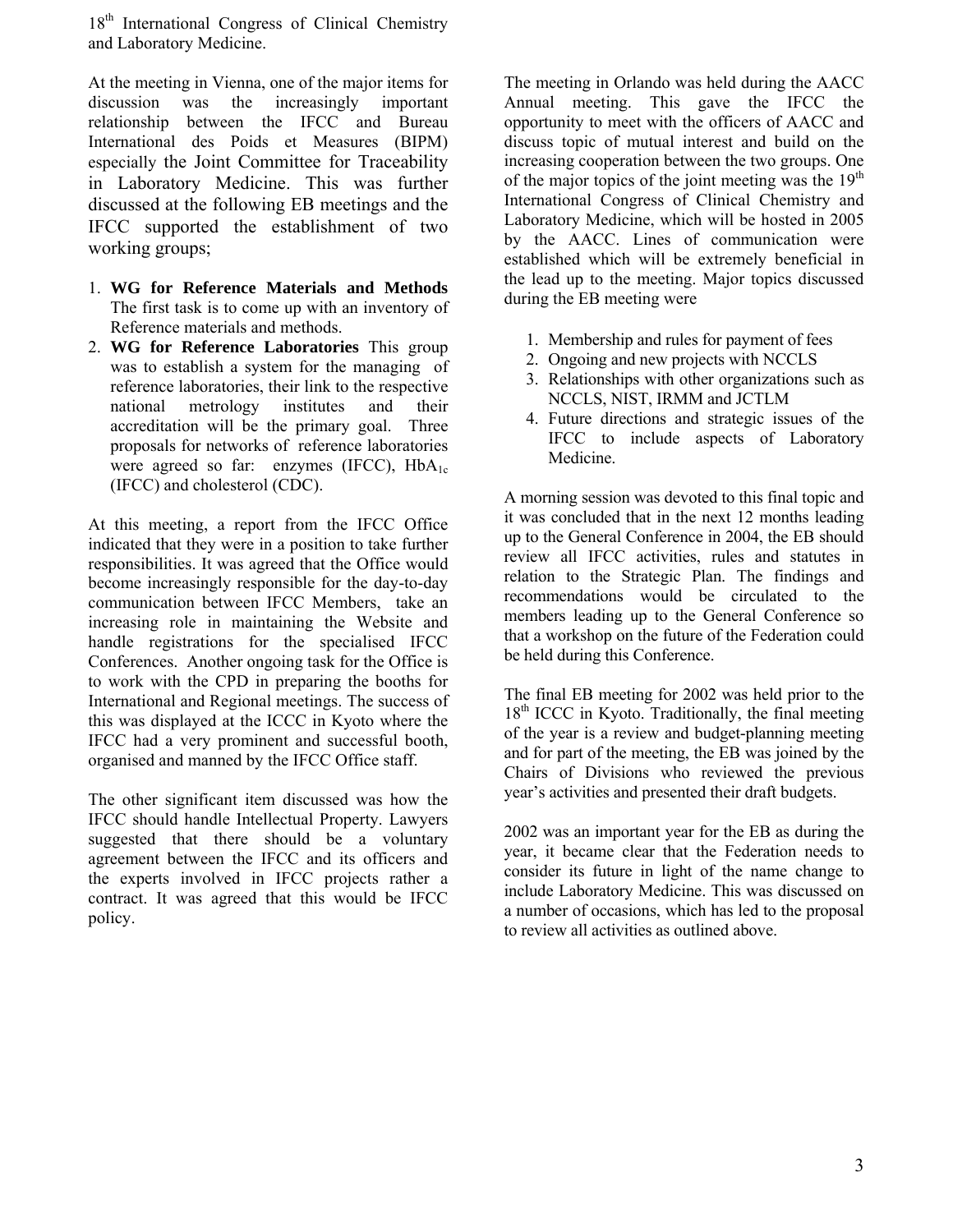## **A quick view of IFCC finances for 2000-2002**

As shown in the first figure below, income and expenditure were broadly in balance over the three years (2000- 2002). As usual the year which contained the International Congresses of Clinical Chemistry showed a positive outcome whereas in 2000, expenditure exceeded income. The overall results across the 2000-2002 triennium was a surplus of CHF 378.573.



The major sources of income are Members' subscriptions, ICCC profits, and contribution towards Scientific Division projects and conferences. The patterns of IFCC income and expenditure are shown in the two pie chart below. The major items of expenditure are within Congress Conference Division (CCD) and the Scientific Division (SD) and in maintaining the infrastructure of our organization. The three other Divisions account for just over a third of the expenses.

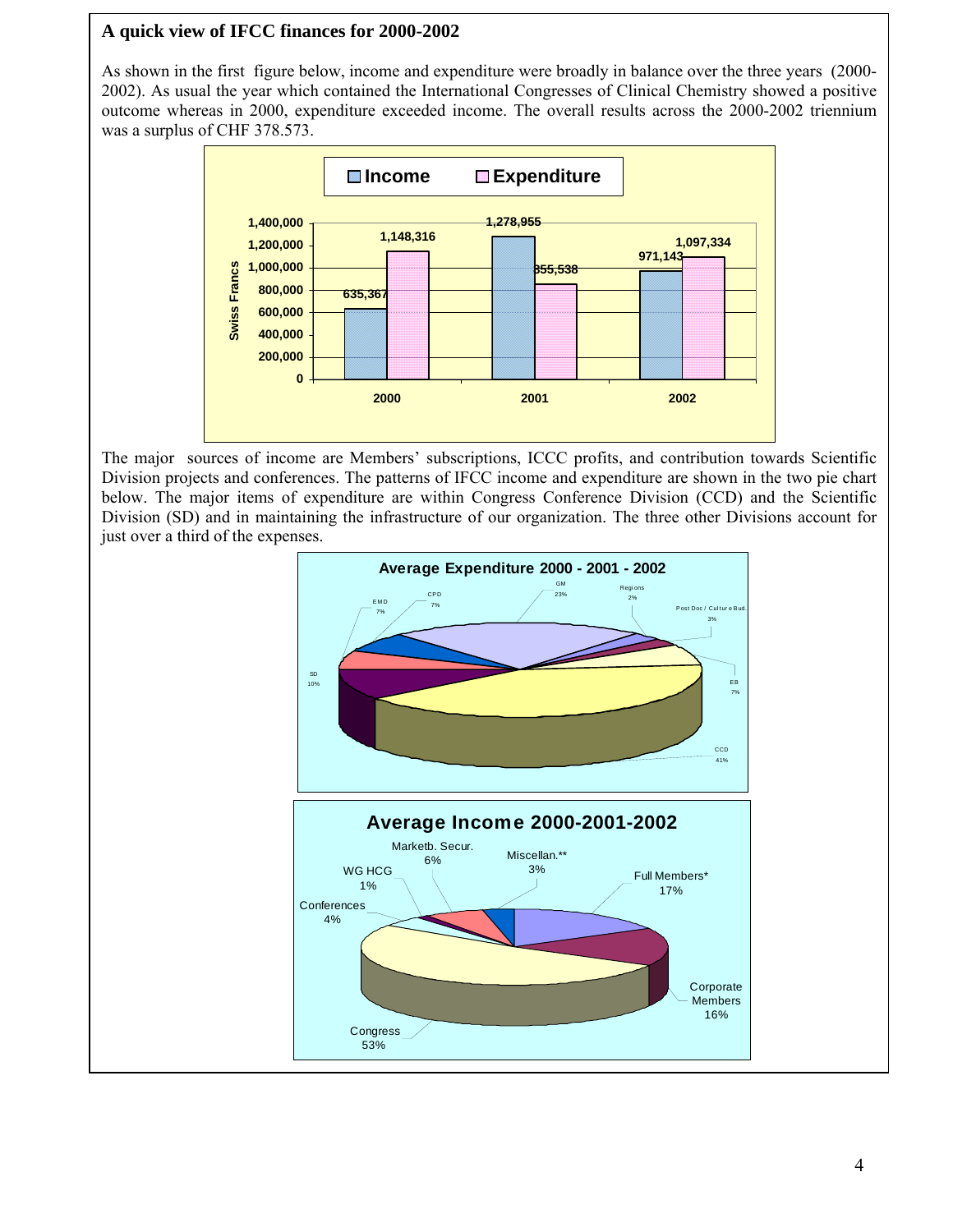## *Public Relations*

In an attempt to find out how Member societies value the activities guided by IFCC, the EB realized the importance of having a Public Relations initiative that linked us to our Member societies and Corporate members closer.

Therefore, encouraged by this idea, the Members of the EB, Ghassan Shannan, Rosa Sierra-Amor and Chris Lam in conjunction with the IFCC Office commenced a project on Public Relations. A positive response was obtained, which gave more accurate and precise information on the participation of IFCC members in our divisions, committees and working groups. The first questionnaire was sent out in September 2001. Although, not all Member societies and Corporate members replied to the questionnaires, valuable information was presented at the EB meeting in Milan last November. This task continued by sending another questionnaire in late December, which encouraged several more societies to reply that they were interested in getting more involved in IFCC activities.

This activity will continue and a report of the result for distribution to our membership was being prepared.

#### *Professional Scientific Exchange Program*

In 1998 this twinning program between two laboratories in different countries was founded so that young colleagues could participate in visits abroad. During 2002 . , A total of 5 scholarships were granted in 2002. The recipients came from Bulgaria, Netherlands, Spain, Uruguay, and Yugoslavia and visited for training or research host-laboratories in Austria, Sweden, UK, and USA. The training was for flowcytometry, massspectrometry and immunoassays; research topics were bone diseases and osteoporosis, cell differentiation, inborn errors and iron metabolism.

The EB considers this program important for our young scientists and their future. National Societies are encouraged to promote the program and to submit applications for the twinning of laboratories in different areas of the globe..

#### *Awards Committee*

The following 2002 IFCC awards were presented at the International Congress of Clinical Chemistry and Laboratory Medicine in Kyoto, Japan.

## **2002 IFCC/Bayer Distinguished Clinical Chemist Award**

This award recognizes an individual who has made outstanding contributions to the science of Clinical Chemistry and Laboratory Medicine or the application of clinical chemistry to the understanding or solution of medical problems. The 2002 recipient of this award was **C Nicholas Hales, Ph.D**. Cambridge University, Cambridge UK whose contributions in the development of immunoassays and their application to medical problems have been extensive and profound.

## **2002 IFCC/Bayer Wishinsky Award For Distinguished International Service**

This award honours an individual who has made unique contributions to the promotion and understanding of Clinical Chemistry and Laboratory Medicine throughout the world. The 2002 award was presented to **Oren Zinder**, Rambam Medical Center, Haifa, Israel, and a former top IFCC officer.. Professor Zinder has worked with great enthusiasm and effort for many years in advancing the profession of clinical chemistry and laboratory medicine, worldwide.

## **2002 IFCC/Beckman Coulter Award For Distinguished Contributions In Education**

This award honours an individual who has made extraordinary contributions in establishing and developing educational material for our discipline to improve training and educational programs worldwide or in a region. The 2002 award was presented to **John Bernard Henry** who has shared his knowledge and enthusiasm with students, residents, and fellow colleagues and his lifelong passion of teaching and mentoring has been inspirational to several generations of health care professionals. He is the editor of the famous textbook "Clinical Diagnosis and Management by Laboratory Methods" that is now in its 20th edition.

## **2002 IFCC/Abbott Award For Significant Contributions To Molecular Diagnostics**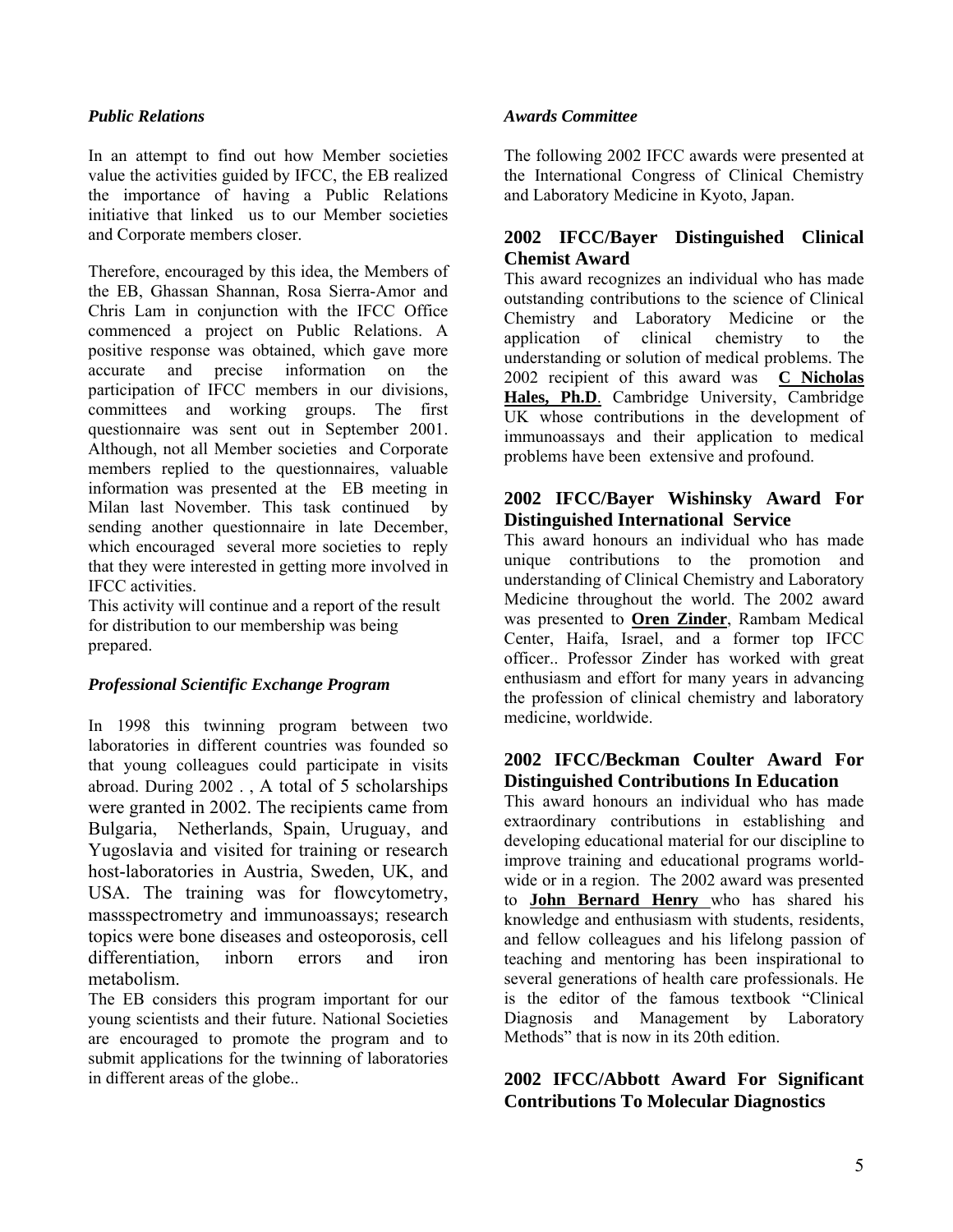This is a new award that honours an individual who has made unique contributions to the promotion and understanding of Molecular Biology and its application in Clinical Chemistry and Laboratory Medicine throughout the world. The 2002 inaugural recipient of this award was **Leena Peltonen,** University of Helsinki, Helsinki, Finland. Professor Peltonen is a pioneer in the collection of DNA samples from isolated populations to map and clone disease genes. Her group has mapped an amazing number of 16 monogenic disease genes and has published the linkage of predisposing loci in ten complex diseases, including multiple sclerosis, schizophrenia, and coronary heart disease.

# **2002 IFCC/Roche Award For Significant Advances In Critical Care Testing**

This award encourages and recognizes young scientists who are carrying out research and development in the area of critical care testing. It's organization is based on a three-year cycle which initially involves competition at a national level followed by an international final. The applicants for the 2002 IFCC/Roche award came from 34 member countries of the IFCC. The National Societies of the IFCC were responsible for the selection of the National Winner in each country and the IFCC/Roche Award Committee then selected the following 10 finalists who presented their work in a special Symposium convened at the Kyoto International Congress of Clinical Chemistry and Laboratory Medicine: The topics of the 10 presentations were related to procalcitonin and CRP, S100 B, phospholipase A2, plasma DNA , troponin T, tumour necrosis factor α, macrophage migration inhibitory factor, apoptosis, scores for predicting outcome, and fungemia.

From these 10 finalists, **Sacha Zeerleder** from the Central Heamatology Laboratory, University Hospital in Bern, Switzerland and the Central Laboratory of the Netherlands Red Cross Blood Transfusion Service was selected as the 2002 winner of the IFCC/Roche award and was presented with a certificate and a cheque for US\$ 30 000. The title of this contribution was: "Apoptosis in sepsis and multiple organ dysfunction syndrome.

IFCC is grateful to Roche Company for the sponsorship of this award. During the  $18<sup>th</sup>$  CCCLM in Kyoto the management of Roche and IFCC agreed in continuation of this award-contest.

# **Communication and Publications Division (CPD)**

# **The CPD Executive Committee**

The year  $2002$  was the Federation's  $50<sup>th</sup>$ anniversary year. The Communication and Publications Division was under the chairmanship of Dr Bernard Gouget (FR), who continued to steer the Division through its evolving role within the Federation. In addition, the CPD-EC comprised of vice chairman Andrew Wootton (AU), Editor of Documents Peter Lehmann (US), Editor-in-chief for eJIFCC (the electronic journal of IFCC) David Williams (UK), News Editor Ellis Jacobs (US), and Webmaster Craig Webster (UK). Some members were assisted by Working Groups on the eJIFCC- a true editorial group, the web site, and for IFCC news. A Working Group for Ibero-American nomenclature and translations was chaired by Xavier Fuentes Arderiu (SP). Assisting and guiding the Division were Corporate Member representative Heiko Zievogel (DE), and Executive Board liaison Christopher W K Lam (HK).

The CPD met as a whole group in Milan (IT), February 2002, and in Kyoto (JP), October 2002. The Web-coordinator organized three web courses in Milan and in Nottingham for the IFCC office and IFCC officers. Partial meetings were also held between the Chair and the IFCC-EB in Vienna in March 2002 and in Orlando in July 2002.

# **CPD Activities**

The CPD was active at the IFCC meetings and at meetings in New Delhi (I), Vienna ( AU) in Cordoba (SP) in Cuba (CU), and Vera Cruz (MX). At each IFCC congress, the CPD managed the IFCC booth and chaired scientific sessions on the use of the Internet and the role of laboratory medicine in the evolution of health information systems. In 2002, IFCC-CPD reinforced its involvement with electronic communications, insisting on a new IFCC image that confirms its worldwide leadership in clinical chemistry and laboratory medicine, reaffirming that the activities of IFCC on the Web truly reflect the constructive, dynamic evolution that the Web is bringing to clinical sciences, today and tomorrow.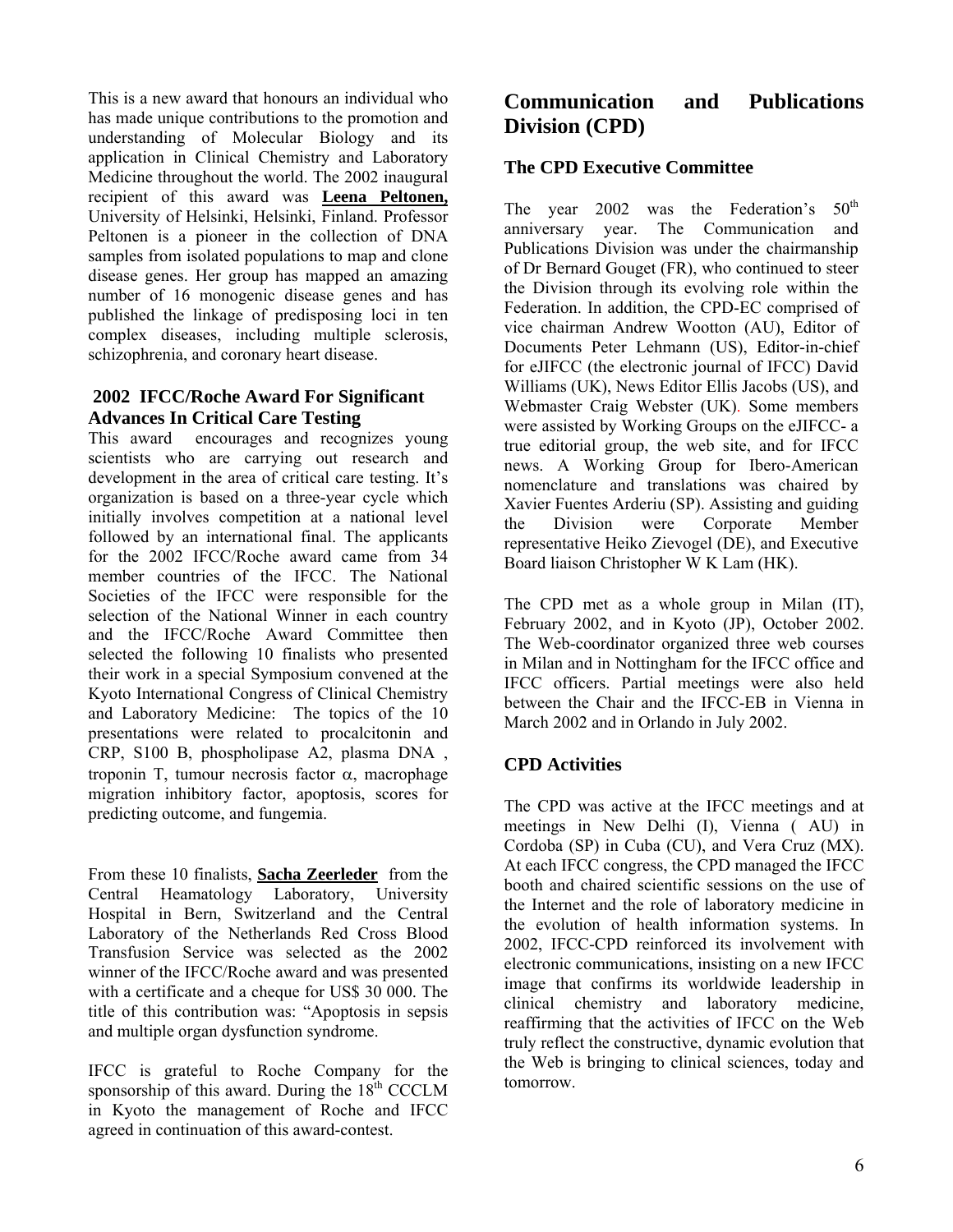# *Activities at the Asian Pacific Congress in Clinical Chemistry, New Delhi, March 9 to 14, 2002*

The CPD chair coordinated a symposium on Telecommunication in Clinical Chemistry. Presentation topics were Telemedicine trends: impact on the clinical medical laboratory (B Gouget FR), Assets and obstacles to telebiology training in emerging countries (RI Sierra-Amor MX), Current developments in telemedicine in India (CGS Sarma IN).

## *Activities at the AMBC Morelia (MX) meeting March 2-6.*

Continuing an annual "tradition", the CPD chaired a symposium on "*e*-Sources and resources in education for clinical chemistry", with the participation of R I Sierra Amor and A Pesce. The event was partially sponsored by Chronolab. There was a meeting with the EMD to establish common collaborations using new educational supporting materials such as CD-ROMs and e-learning techniques. The strategic goal is to create better educational materials, which are available in a more effective way, and on a wider scale*.*

*Celebrating the*  $10^{th}$  *anniversary of the Institute of Laboratory diagnostics (Kaiser Joseph Hospital Vienna, March 16).* This event was marked not only the 10 years since the Institute was set up, but also the  $60<sup>th</sup>$  birthday of the IFCC President. The CPD chair made a presentation on "The virtue of being virtual", dedicated to new technologies and what they bring to the conception of new tools in laboratory medicine and to new approaches in knowledge management.

## *Congress of the Spanish association of Pharmaceutical Analysts (AEFA) Cordoba (SP), April 18-20 2002.*

The CPD was represented by B Gouget and X Fuentes Arderiu, who organized a round table with the Spanish title: Uso de la tecnologia de Internet para facilitar el procesode apprendizaje y la ensenanza.

# *1st International seminar "Selected Topics in Laboratory Medicine* **"** (*La Havana, CUBA, August 5-6).*

The CPD contributed to the scientific program with a conference on "Telecommunications and Telemedicine Applied to Laboratory Medicine".

This meeting was a good opportunity to reinforce the collaboration with Cuban colleagues to establish common projects on the development of telemedicine.

## *International meeting of the Fédération Internationale de Pharmacie (FIP)–IFCC, (Nice September 5***).**

B Gouget chaired the Joint Session FIP/IFCC on "Up-to date-clinical biology topics"

# *18 ICCC Kyoto, Japan, October 22-2002.*

During this meeting the CPD was very active. At the Council meeting, there was a presentation entitled "Of ink and electrons at IFCC" (A Wootton), the triennial report was distributed, and CPD members participated in the IFCC Forum on "The global role of IFCC in Clinical Chemistry and Laboratory Medicine". The CPD also managed the IFCC booth at which there were demonstrations of advanced multimedia. A meeting of Editors of Clinical Laboratory Journals was held in conjunction with the general meeting for the International Journals, chaired by Stephan Halloran (UK). It was decided that another meeting of this type should be organized during EuroMedLab in June 2003.

# **IFCC website**

*The web management* is under the responsibility of C Webster (IFCC WWW coordinator) and E Maffioli (IFCC Office). During 2002 three workshop/training sessions were held for the IFCC office staff, which are now proficient at web-site development and maintenance. Topics included general information on the internet/world-wideweb, the software used, principles and design of web pages - with particular reference to the software used for the IFCC web-site (Frontpage®, Adobe Photoshop® and Adobe Acrobat®; and product development and management.

*The principle web-based products* are the home page, the IFCC bookstore, the IFCC databases (with versions for internal use only, and for external access), the eJIFCC, the IFCC News, and the "Rincon Iberoamericano". Major achievements of the WG were the development and launch of a new web page, the development of links to the web-sites of members (country and corporate), and the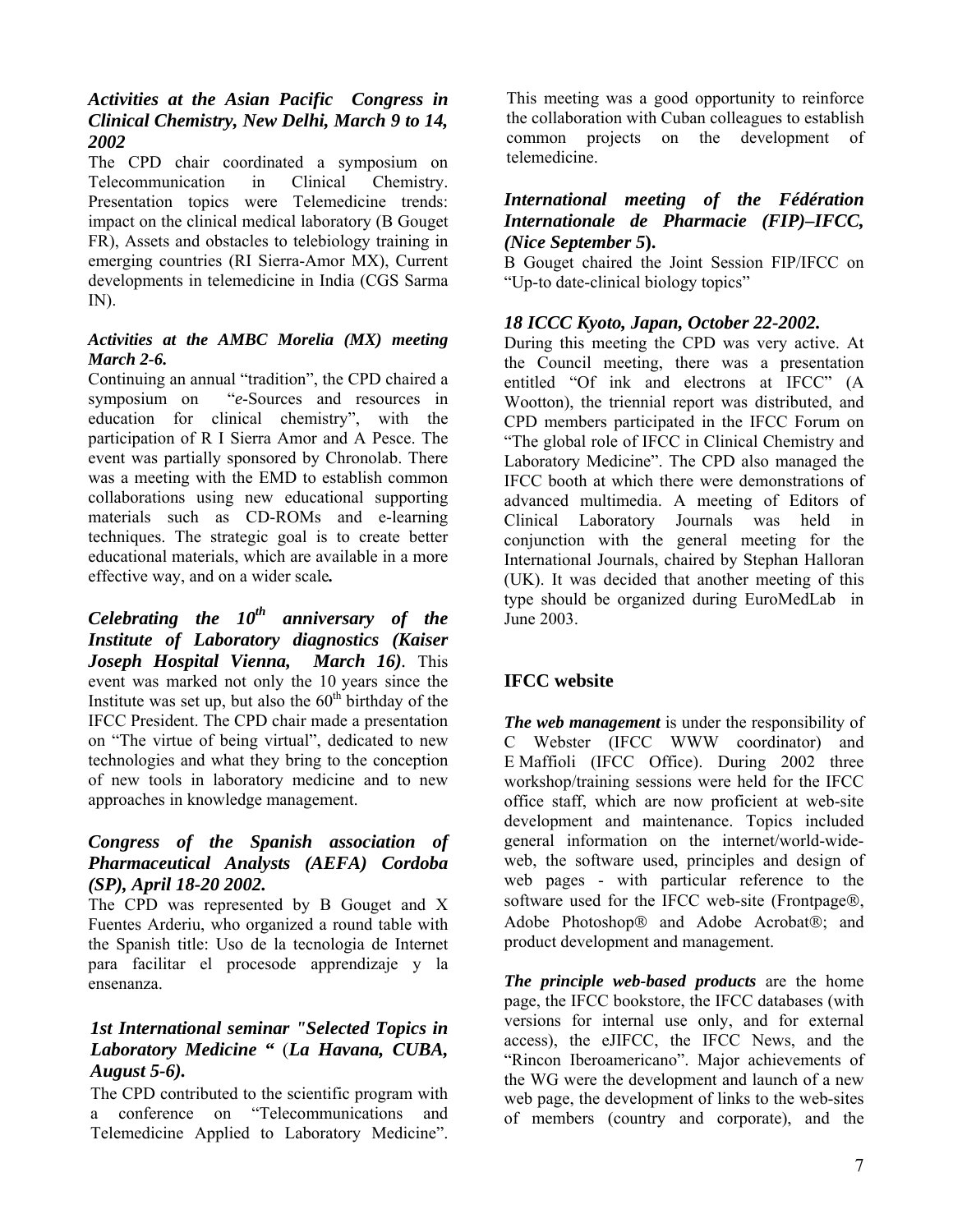placement of web banner advertising. The FESCC web-site is now managed/maintained by the IFCC. It was suggested that offering web-site management services to member societies could be a new service.

per months of 2002. The most visited page on the web site was the home page. The top ranking pages are identified in Fig 2. Statistics for the news indicate that the readership is widespread, with over 300 accesses out of the 2000 promotional emails sent out. Analysis of the entry points into the IFCC web site indicate that most people come directly to the web site, with a relatively small number being directed to IFCC from other web sites (search engines or member society web sites). The most common entry points are illustrated in Fig 3. Analysis of the time spent on the web site indicates that an average of 1 minute is spent viewing content on the web site, usually specific information rather than browsing. This could indicate that there is a need to develop our navigational structure to help these people find information quicker. Most people look at one page then leave, which suggests that if they do not find the information they are looking far straight away they will leave the IFCC web site.

During the Kyoto meeting, the web team asked users of the web site what they thought about it. Most of the feedback was very constructive, and indicated the following:

- A significant number of people were still not familiar with the web site
- Most people visit the site monthly or not at all

*Statistical report:* The web site continues to grow with over 20,000 sessions recorded for the site each month for the period Sep - Dec 2002 (Fig 1). Statistics for January 2003 indicate 25,000 sessions recorded. This is an increase of >100% over the 12

- Most people do not want to see national society news on the web site
- No clear consensus was seen on the issue of reporting lab med news
- A majority of people wanted to see more links to journals
- A majority of people who filled in the questionnaire were interested in becoming more involved in the IFCC

Kyoto also gave us the opportunity to talk to members of other divisions, working groups and helped to prioritize certain developments on the web site.

## *Bookstore report*

The bookstore is online. E Maffioli, IFCC office secretary, has received the necessary training to operate and manage the bookstore. Due to the nature of the integration with Worldpay it is sometimes possible that the order is not marked complete in the bookstore, suggesting that an invoice cannot be generated. New store software based on the ASP.NET system has been purchased and is currently in development. The activity of the bookstore is low, but it is beyond expectations and access statistics. New products are constantly needed to make this venture a success.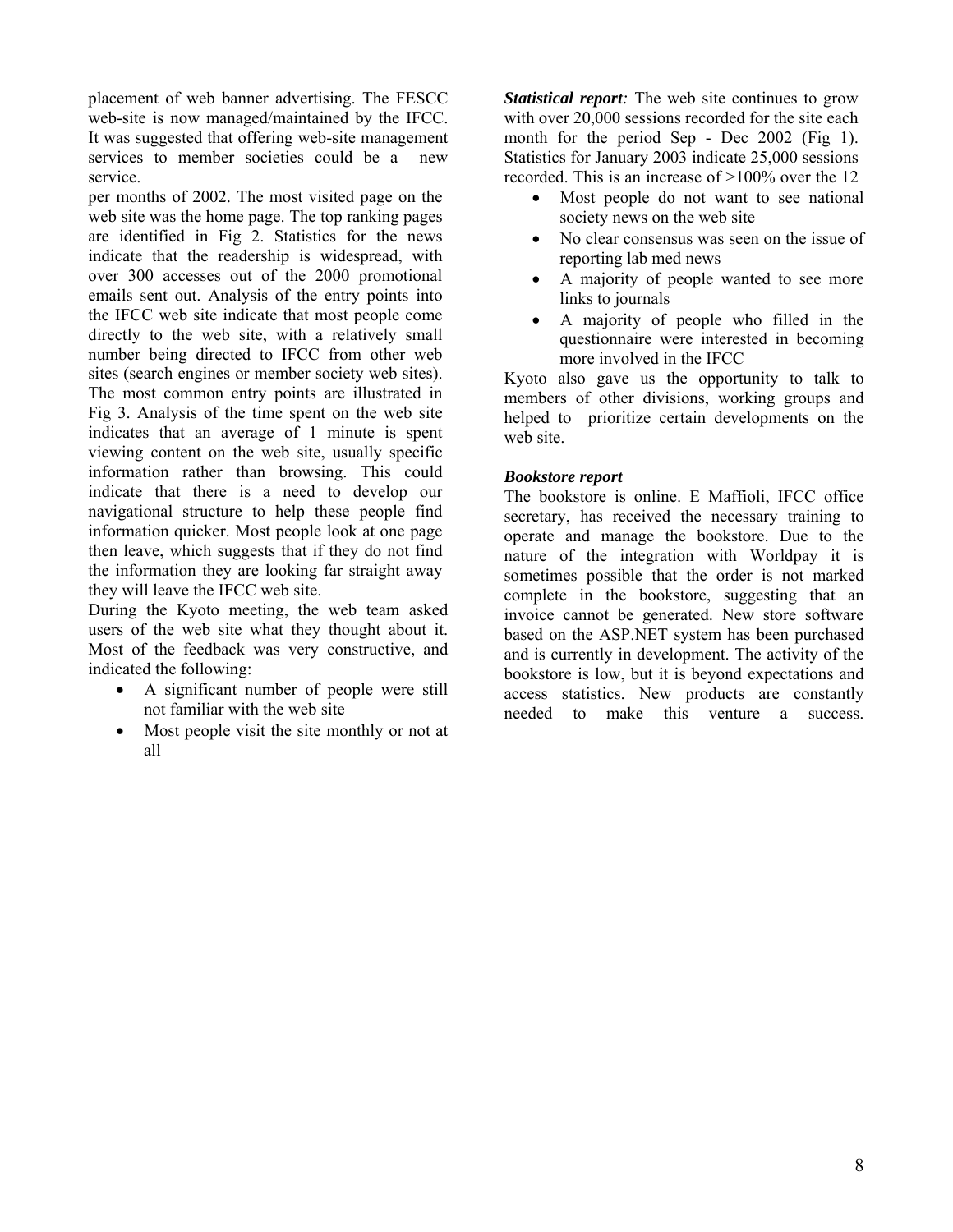# **Figure 1: Web Site Access**



**Figure 2: Web site traffic by location visited** 



Access in January

**Figure 3: Entry Point into Web site** 





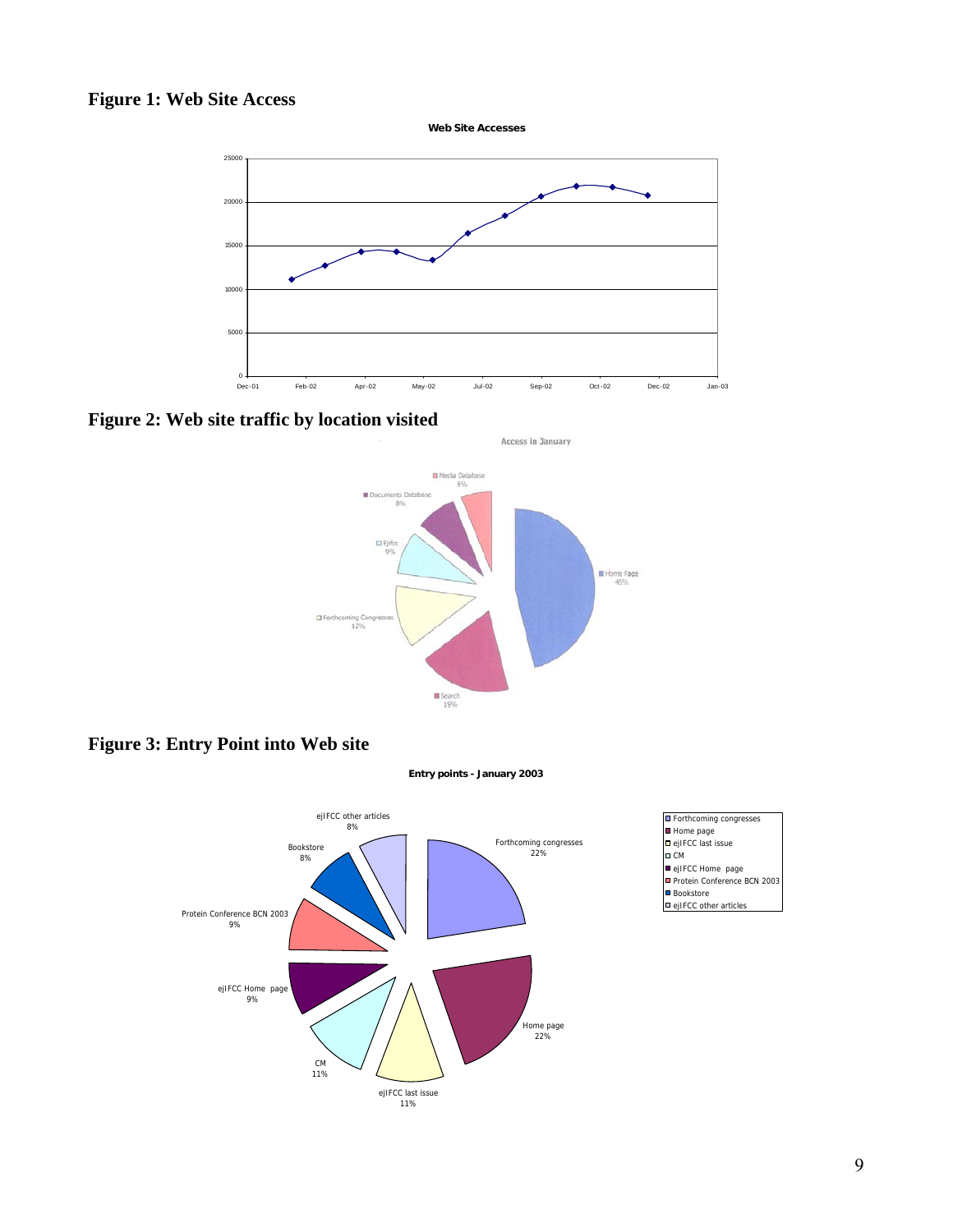# **Collaboration with Corporate members**

The CPD chair attended the CM meetings in Orlando (July 28-August 1st) in order to encourage corporate members to be more involved in CPD activities and to reinforce their support in the development of multimedia activities, computer facilities, and sponsorship for the IFCC activities. Radiometer, Chronolab and Wako reconfirmed their contribution for a e-banner .

# **IFCC recommendations and other documents**

The Editor of documents coordinated the publication of working parties publication with journal editors. Eleven documents were published in 2002: Since 1975, a total of 267 documents have been published: IFCC Recommendations (46), Technical Reports (117), Position papers (60), Editorials (30), Guidelines (13), Other (1). Based on information from the SD Kyoto Meeting Minutes, the SD has 10 publications in various stages of preparation. The list of IFCC documents published since 1975 was completed and placed on the IFCC web site in May. The list has been updated as new documents are published. Updates were made in July 2002 and December 2002.

Publications in CCLM. The list of the members receiving free on-line access was updated. The agreement with IFCC and Walter de Gruyter allowed the publication in CCLM of one issue of IFCC news (May) and seven documents on IFCC primary reference procedures for the measurement of Catalytic Activity Concentrations of Enzymes at 37°C. The HbA1C approved IFCC reference measurement procedure was published in the January issue. Two articles on the management of the clinical laboratories and practices in European Union were published, one in February and one in March.

# **WG-eJIFCC**

*e*JIFCC has received an ISSN number (1650-3414). The *e*JIFCC is a wholly electronic publication coordinated by D Williams (UK) as Editor in Chief, and the WG-*e*JIFCC. A subscription mailing list is implemented, which allows readers to be quickly informed of a new issue. *e*JIFCC is one of the most

visited sections on the website. The instructions to the authors were updated according to criteria for electronic communications. Three issues were published in 2002, containing a total of some thirty papers.

- Volume 14, n°1 was focused on clinical papers on diabetes and on the effects of growth hormone and steroids. There was also a new section called: Views-Reviews. These are technical notes published as a part of the eJIFCC and available in different languages. The article on Haemolysis as an Influence & Interference, edited by L Thomas, was translated in Spanish, German, and English

- Volume 14.n°2-3: This double issue was focusing on New Trends in Classification and Management of Diabetes Mellitus. The Croatian Society of Medical Biochemists and the Slovenian Association for Clinical Chemistry, together with the Forum of the European Societies of Clinical Chemistry, organized the first in a series of postgraduate weekend conferences. This was held in the Interuniversity Centre, Dubrovnik, promoting the beginning of continuous postgraduate education of experts in clinical chemistry and laboratory medicine. This issue was in three sections. The first was devoted to the basic concepts of diabetes mellitus, with topics on pathophysiology, new diagnostic criteria, new classification, modern therapeutic approaches, genetic aspects, immunology, and modern aspects of laboratory diagnosis and monitoring. The second section focused on complications of diabetes mellitus: arteriosclerosis and thrombosis, oxidative stress, the possibility of early detection of chronic and acute complications, coagulopathy, glycation and age, apoptosis, and bone metabolism in DM. The third section was devoted to the control, quality assessment and management in DM.

# **WG-IFCC news**

Ellis Jacobs reinforced the membership of the WG-IFCC news with an increased representation from national members: R Galimany (SP), M Hjelm (UK), J Lopez (MA), H Morris (AU), S Raymondo (UR), G Shannan (SY), R I Sierra-Amor (MX), D Gruson (FR). Five electronic versions of the IFCC news were prepared in 2002 (January, April, July, October, November), each including an editorial from the CPD chair. News and information is published about the activities of IFCC Members, as well as news from Corporate Members. IFCC news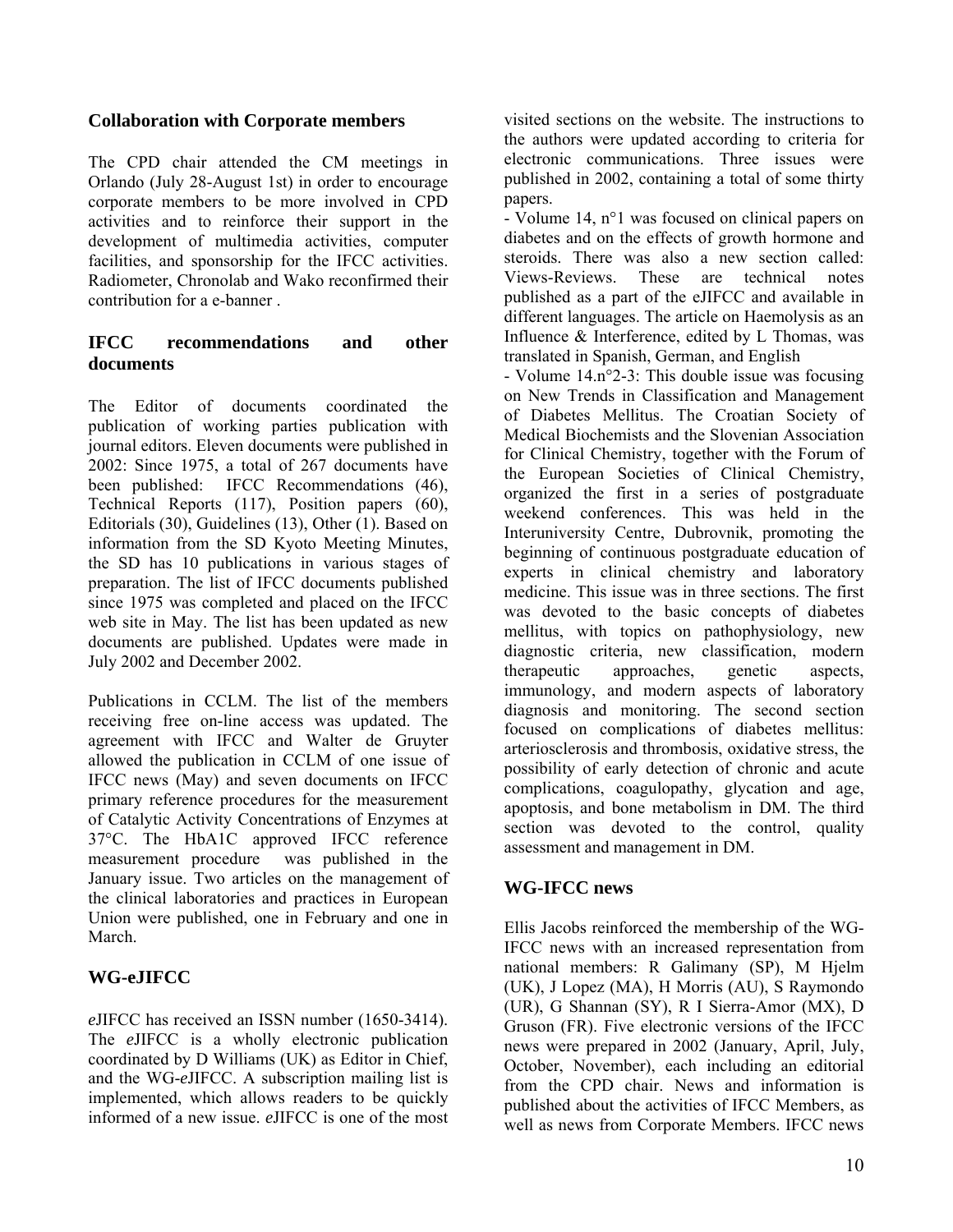also provides early information about discussions taking place within the expert groups in order that the topics of current concern - and future developments - are known to all those practicing in the field. A calendar of all IFCC congresses and meetings is also published. IFCC news is available on the IFCC website, and can be automatically *e*mailed to all individuals who subscribe to the news. Additionally, each edition of the IFCC news is printed in Lab Medica International (Globotech Publishing, circulation 28 000), and an edited version appears in Clinical Chemistry and Laboratory Medicine. The July-August 2002 issue of Lab Medica International contained a copy of the Annual report 2001. This is in order to expand availability throughout the world -especially for those who do not have access to the internet - and to reach a new readership.

## **WG-Ibero-American Nomenclature and Translation ( WG-IANT)**

The Rincon Iberoamericano (RIA) segment of the IFCC web-site is managed by X Fuentes Arderiu. It is operational with a section "libros", showing the covers and tables of contents of recommended books, CD-roms relevant to clinical chemistry and laboratory medicine; and e-books, including a style manual "Manual de estilo para la redaction de textos cientificos y professionals" which is available in pdf format.

During 2002 the mean activity of the WG-IANT was the conception and development of the Spanish and Portuguese electronic journal "Dignóstico in vitro", situated within the web at the Iberoamerican Corner. This project was initially presented in a round-table of the IFCC-CPD at the congress of the Spanish Association of Pharmaceutical Analysts (AEFA) held in Córdoba (Spain) in April 2002. The membership was expanded in order to include Portugual in the WG-IANT activities. The members are: F Argana-Gomez (PA), L Bertello (AR), M Blanes-Gonzales (PA), M J Casteneiras-Lacambra (SP), J Guariguata (VE), H Marques-Tiburcio (BR), E Melo-Gomes (PO), M Morejon-Campa (CU), C A Oquendo (PR), S Raymondo (UR).

## **eHandbook and Handbook**

The *e*-Handbook is continuously updated on the web by L Ionescu (IT) and E Maffioli, IFCC office, Milan (IT). It was decide that a printed version of the Handbook 2003-2005 will be edited jointly by

the IFCC secretary and the CPD chair, and distributed at the Barcelona meeting in June 2003.

# **Monographs "IFCC series" and the 50th Anniversary Book**

IFCC series are multidisciplinary series featuring an in-depth study or group of closely related studies per issue. During 2002, three monographs were published:

- Tumour markers: review and clinical applications by M Vogl and M M Müller
- Laboratory guidelines for screening, diagnosis and monitoring of hepatic injury (a National Academy of Clinical Biochemistry guideline).
- Monitoring glycaemic control in the diabetic patient, by G John

The 50th anniversary book written by J Lines and J Heeren, edited by R Sherwood, was printed with the collaboration of the ACB and distributed at the Kyoto meeting. A CD-rom version was also made available and mailed to the IFCC officers at the end of the year, together with a greeting card designed by Dagmar Martens, a painter living in Provence (FR).

## **Electronic publications (CD-ROMs)**

3 CD-ROMs were edited by IFCC in 2002 and are available at the web bookstore: the Handbook 2002, the 5Oth Anniversary Book and "Point of care Connectivity, approved standard", joint publications between IFCC-NCCLS and CIC ( Connectivity Industry Consortium).

## **IFCC document package and external communication**

The CPD also undertook the organization of the IFCC booth at New Delhi (IN), Morelia (MX) and Kyoto (JP) meetings. The booth was a successful meeting place at all of these events. The presence by CPD members allowed them to better identify the needs of members and to present the most recent web developments. Surveys were carried out, with gifts to reward participation.

CPD productions in 2002 included the: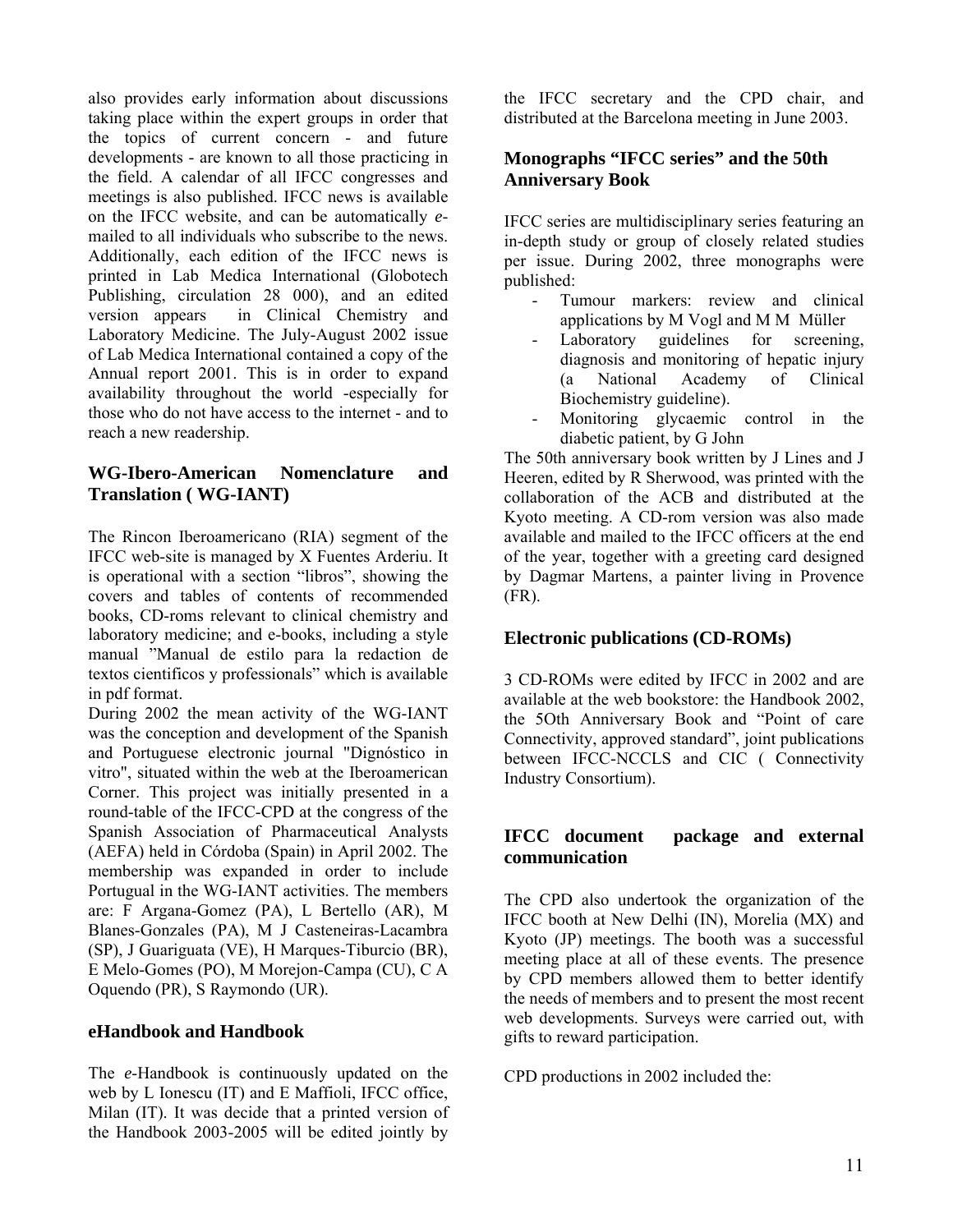**IFCC brochure 2002:** The IFCC brochure publicizing the IFCC organization was printed for the IFCC congresses , distributed at the meetings, and made available from the IFCC office in Milan**.** 

*IFCC posters:* 23 IFCC posters and historical posters were prepared according to the new graphic line, gathering the information from the EB and the IFCC divisions. A booklet of these posters was published with the title "Charting the Milestones of IFCC". The booklet was distributed free of charge to the IFCC officers, National representatives, and Corporate members. The posters are available on request for display at the IFCC congresses.

*IFCC package and gifts***:** The new IFCC image was set out in folders which were distributed at each meeting, to celebrate current and forthcoming events, and including pens, document cases, badges and bookmarks. These were also much appreciated by visitors.

# **Perspective**

The CPD made considerable efforts to initiate contacts with IFCC members (national societies and corporate members) to identify requirement for information and services based on e-communication and e-publications. The CPD is continuously developing the website, the use of the internet and of multimedia, and exploring e-commerce applications for the benefit of IFCC members. The CPD develops and applies tools for new communication technologies and interactive networks applied to knowledge management. CPD is developing these tools in inter-professional, interlinguistic, and interregional approaches in order to be truly useful to emerging countries and regions, as well as to established national societies. The CPD is deeply committed to the incorporation of current and emerging medical and scientific developments, regulatory issues, and health economics in the services provided to members. The CPD challenge is to maintain a balance between prospective futureoriented activities and to activities, which rapidly become obsolete or out-dated. The challenge is to do this with services for members who work in very different healthcare systems, and to provide services of value to Corporate members, National societies and individuals scientists in all clinical laboratory disciplines. Thus the CPD requires members with experience and vision that can be transposed to these future needs, without necessarily being fixed

in the past (and out-dated) constraints of the healthcare system.

The last challenge is to increase the IFCC image through communication and public relations which encourage young scientists who are active at national level to be active in IFCC, and to avoid too many positions being filled by retired laboratory scientists whose experience was gained under conditions which may be less relevant to today's challenges.

# **Congress and Conference Division (CCD)**

# *International Congresses*

The highlight of 2002 was undoubtedly the very successful 18<sup>th</sup> International Congress of Clinical Chemistry and Laboratory Medicine (ICCC), held in October in the fabulous city of Kyoto in Japan. Six years of planning and meticulous attention to detail by the Japanese Society resulted in a congress of the highest scientific quality and a vibrant exhibition in the truly outstanding Kyoto International Conference Hall. A total of ~4800 participants from 81 nations enjoyed the science, the culture and the warm welcome from the host society and the host city. In a fitting close to a memorable congress a 'Declaration of Clinical Biochemists' was adopted as the basis for future international collaboration within the profession. The members of CCD congratulate the Japanese Society on a triumph of organisation and thank them for enabling us to be a part of this great occasion.

And so the baton passes to Orlando in the USA for the  $19<sup>th</sup>$  ICCC in  $2005$ . Another successful congress seems guaranteed although it will be very different to Kyoto in size, style and culture. The organising committee is well advanced with the planning and anticipates that more than 20,000 people will participate in the largest ever congress of Clinical Chemistry and Laboratory Medicine. The CCD continues to support the organisers in terms of the IFCC component of this congress.

It takes six years to plan an ICCCLM and so the venue for the  $20<sup>th</sup>$  ICCCLM in 2008 was announced in Kyoto – Fortaleza in Brazil. The CCD invited all Full Members of IFCC to bid to host this congress.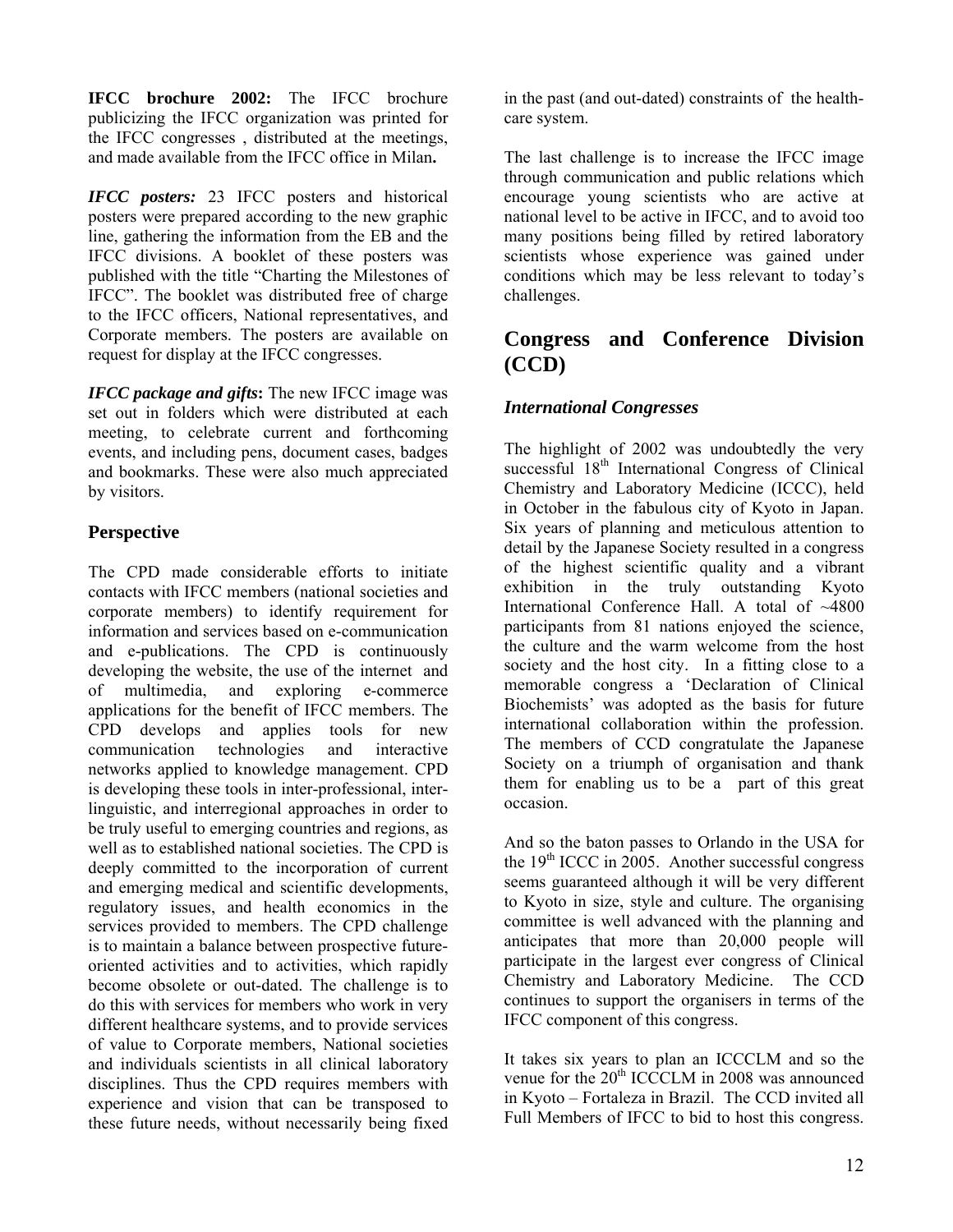They then assessed the bids received using an objective scoring system and passed a recommendation to the Executive Board, who took the final decision. The CCD looks forward to working with the Brazilian Society to deliver this congress.

## *Regional Congresses*

There are four regions within IFCC and each organises its own Regional Congresses of Clinical Chemistry and Laboratory Medicine (RCCCLM). The CCD has an important role to support and coordinate these RCCCLM's. The only RCCCLM to be held during 2002 was the Asian Pacific Region congress in New Delhi, India. This congress had originally been planned for November 2001 but had to be rearranged to March 2002 in the aftermath of the terrible events of September  $11<sup>th</sup>$  2001. It is a tribute to the Indian Society that the rearranged congress in the splendid Hotel Ashok managed to deliver a high quality scientific congress and cultural experience to a large and appreciative audience of delegates and exhibitors.

Future RCCC's in the Asian Pacific Region are planned for Perth in Western Australia in the autumn of 2004 and Beijing in China in 2007. The CCD is working very closely with the Perth team and is establishing links with the Beijing team.

In Europe the biennial programme of 'EuroMedLab' RCCCLM's sees Barcelona in Spain as the next venue in June 2003. From the perspective of CCD this congress has been a model of how to organise a congress in detail and well in advance, and it has been coupled with exceptional publicity and promotion. It seems likely that Barcelona 2003 will be a huge success – in every sense of the word. Two years later the 'EuroMedLab' bandwagon will roll north to Glasgow and the CCD has very close links with the organizing team. During 2002 an invitation was issued to host the EuroMedLab congress for 2007 – bids are being evaluated and the successful site will be announced in Barcelona.

The Arab Federation has selected Monastir in Tunisia as the venue for its next RCCC in May 2004 and planning is well advanced. The Executive Board has decided to run its next General Conference as a satellite meeting to this RCCCLM

and the CCD and the IFCC Office have taken steps to commence the planning of this important event.

The Central and South American Region (COLABIOCLI) will hold its next RCCCLM in Costa Rica in the Spring of 2003. Thereafter, the next two RCCCLM's will be in Asuncion in Paraguay in 2005/06 and in conjunction with the ICCCLM in Fortaleza, Brazil in 2008. The CCD has offered its assistance and support in all of these congresses.

# *IFCC Specialised Conferences*

The second IFCC Beckman Coulter Protein Conference will be held as a satellite meeting to Barcelona 2003. Thanks to good planning and organisation this specialised conference has been promoted together with the RCCCLM and it seems likely to be at least as successful as the first event<br>held in Prague in 2001. The  $9<sup>th</sup>$  Bergmeyer held in Prague in  $2001$ . Conference, organised in conjunction with Roche Diagnostics, will be held in March 2003. This master discussion will address the topic of 'Nucleic Acid Markers for Bacterial and Viral Infections' and will be based in Eibsee near Garmisch Partenkirchen, Germany.

# *IFCC Auspices*

The CCD awards IFCC Auspices to high quality conferences in the area of Clinical Chemistry and Laboratory Medicine. This mutually beneficial arrangement enables IFCC to promote congresses of interest to its members whilst the organisers promote IFCC as supporters of relevant congresses. This arrangement continues to be popular and during 2002 a further 12 conferences received IFCC Auspices.

## *Promoting the Role of Conferences*

During the Kyoto 2002 congress the CCD made a presentation on the positive contribution that scientific conferences make to the development of the profession and international collaboration. The CCD has produced a range of support material for the organisers of conferences to recommend the steps that need to be taken at each point in time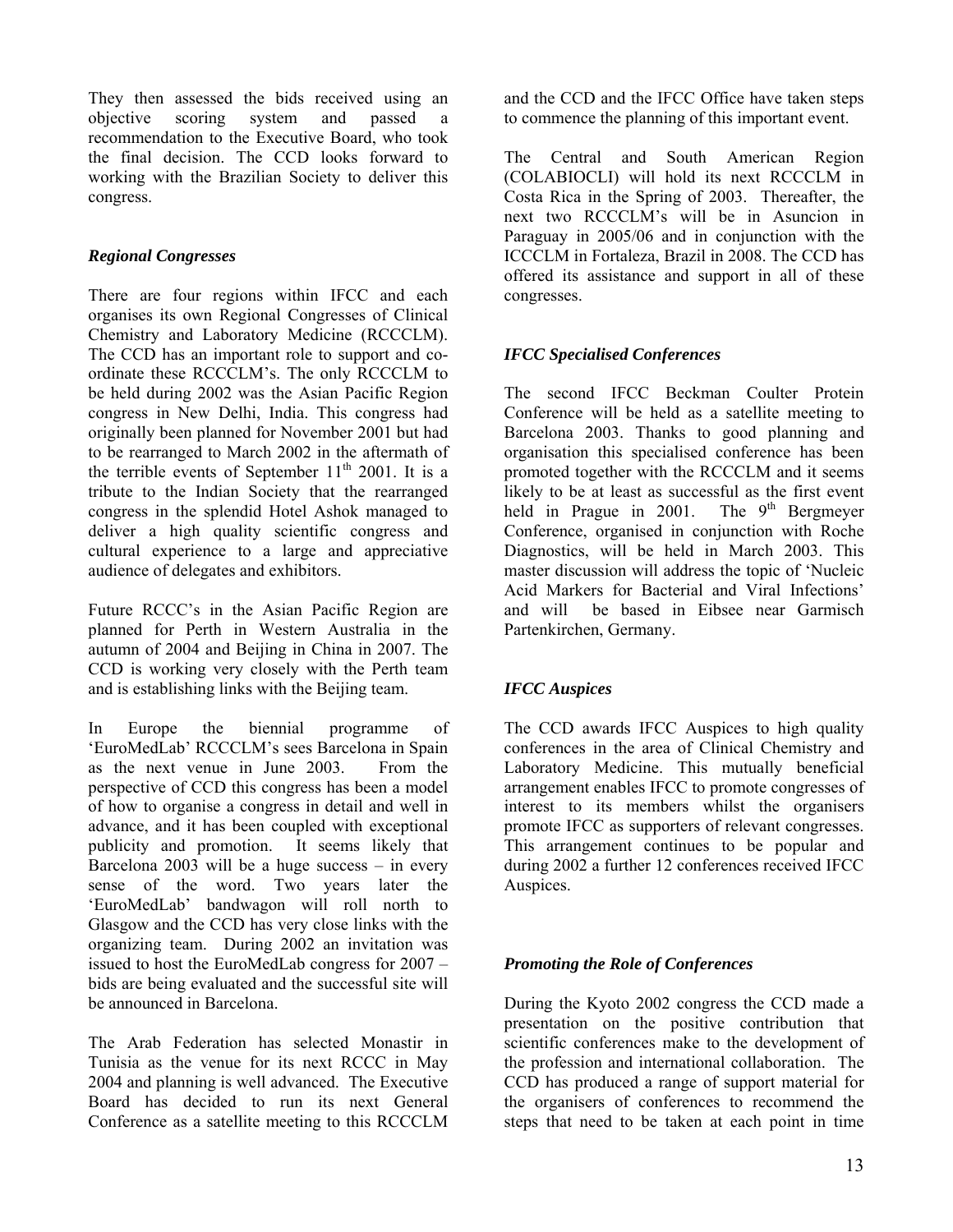during conference organisation. This material is available from the IFCC website.

## *Meetings and Membership*

The CCD functioned efficiently during 2002. It held just two meetings – in Nürnberg, Germany in April and in Kyoto in October. In between times the benefits of electronic communication were exploited to the full. The main additional business addressed the sensitive issue of the financial arrangements associated with the organisation of ICCCLM's and RCCCLM's and the new arrangements have been incorporated into the guidelines available from the IFCC website.

After a period of stability, planned changes in the membership of the CCD took place at the end of 2002. Graham Beastall (UK) and Hermann Wisser (DE) both completed their terms of office as elected members and Paul Whitlock completed his term of office as the Corporate Member. Full Members were contacted to suggest replacements for Graham and Hermann and a very strong field of candidates was obtained. After careful consideration it was agreed by CCD and EB that the replacements should be Istvan Vermes (NL) and Andreas Rothstein (CO). Associate membership was accepted by a further four individuals. The Executive Board has appointed Lasse Viinikka (FI) as the new chair of CCD for the period 2003-05.

# **Education and Management Division (EMD)**

#### *Introduction*

This part of the Annual Report report 2002 reflects the activities of the Education and Management Division (EMD) of the IFCC over the year 2002.

The Division continued its activities along the lines initiated a few years ago. The strategy then outlined to make sure that activities are more output-driven was continued. This means: Response to the need of IFCC members; identification of relevant areas; guidance of laboratory professionals; creation of and participation in programs; production of educational documents. Implementation of this strategy is done by: Critically evaluated information (projects, courses, lectures, visits, documents); covering all relevant topics (via committees, WG's, VLP, specific projects); reaching it's target

audience (IFCC members, students, industry, governments, general public).

For specific topics new Working Groups have been established or are in the phase of being created.

As a general policy it was stated that Committees would seek as many Associate Members from the National Societies as possible: they are the key individuals.

The new office in Milano with the secretarial support of Lisa Ionescu and Emanuela Maffioli is a great help for the Division, especially so since all EMD information can be spread and updated in a fast way via the IFCC Web-site among the IFCC membership. Executive Committee (EC), Committee and Working Group Chairs are getting excellent support from Craig Webster and Emanuela Maffioli in creating and maintaining the new IFCC Web Site. EMD is using the Web site to put as much information on it as possible, in order to increase communication with the IFCC membership.

In the following paragraphs the activities of every part of the Division are reviewed.

## Executive Committee

The Executive Committee (EC) consisted of Gerard Sanders (NL) Chair, Ian Wilkinson (CA) Vicechair, Sue Evans (US, Corporate Representative) Secretary, and Michael Mayer (IL) Member.

Since the officers of the Division are appointed for a limited time only, regularly we are in search for new members for our Committees and Working Groups.

In February 2002 another action to ask the societies to come forward with candidates was taken. Job descriptions were added to the request for membership (full or associate) of the different Committees and Working Groups; for the EC the request for a new representative of the Corporate Members went out.

Also, the EMD tried to present itself better to the membership of IFCC: the Web pages were updated, and the catalogue of services that EMD can provide was put on the Web.

The EC has been in contact with different colleagues who have produced education materials, which were offered to EMD for publication. These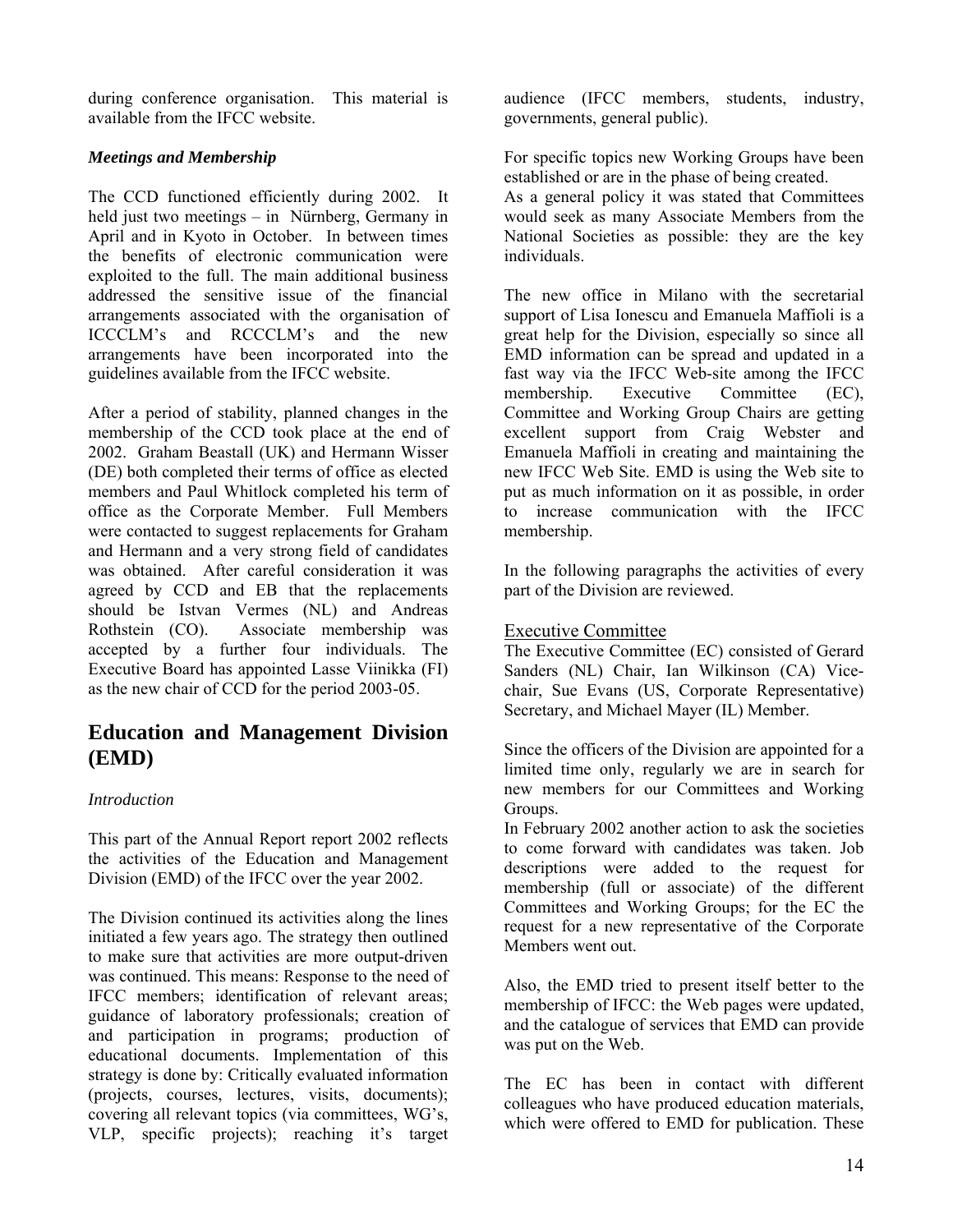initiatives were appreciated very much by the Division. They showed, however, that EMD is in need of a good reviewing process, in co-operation with the other Divisions. That has resulted in the proposal for the formation of a Working Group on Reviewing of Educational Materials to ensure that the best publications will be made available to the membership of IFCC. At the EB meeting in Kyoto this WG was formally approved.

Also, the continued discussions on future strategy have resulted into an action to put more efforts in discerning good teaching materials for the IFCC membership. Other items are: directing attention to distant learning, and in combination with the Publications Division paying more attention to the public awareness for our profession. In relation to this latter point, the EMD again gave its full support to the re-launch of the Global Campaign for IFCC to improve the Diagnosis and Management of Diabetes. This happened at the Kyoto congress. The activity is seen as an important tool to create awareness for our profession at the general public.

In 2002 the EC met in Morelia (Mexico) during the congress organized by the Mexican Society for Clinical Biochemistry for their 25<sup>th</sup> anniversary. As part of the programme the EMD presented a oneday symposium titled "an update in clinical laboratory management". The lecturers were Michael Mayer, Ian Wilkinson, Lynn Allen, and Gerard Sanders. The course covered different aspects of laboratory management, laboratory consolidation and total quality management addressed by giving examples of there own country experiences' which was useful and updated information provided to the audience. Most of these lectures will appear as an IFCC Monograph. Moreover, Lynn Allen, Chair of C-ECD was one of the speakers on "education and managerial skills in clinical laboratory sciences". At the AACC meeting in Orlando (USA) the EC met for one morning to go over the status of the ongoing activities and to prepare for the  $18<sup>th</sup>$  ICCC in Kyoto. There the Division has been present in the following activities: Symposium on Evidence Based Laboratory Medicine (Sponsored by IFCC EMD C-EBLM), Symposium on Evidence Based Laboratory Medicine in relation to the Global Campaign on Diabetes Mellitus (Sponsored by IFCC-EMD-SD). Symposium on External Quality Assurance, which will be the core activity of the  $3<sup>rd</sup>$  world meeting of

EQAS organizers, both organized and sponsored by IFCC-EMD C-AQ.

In Kyoto the Division had to say goodbye to a number of officers whose term ended. Their activities were greatly appreciated.

After the Kyoto Congress the Division In November 2002 the Executive Committee met in Washington to plan future activities.

### Committee on Clinical Molecular Biology Curriculum (C-CMBC)

The name of this committee was changed from Committee on Molecular Biology Curriculum to Committee on Clinical Molecular Biology Curriculum, since EMD is primarily involved in clinical applications of molecular biology. The Committee started its activities under a new chair that is an experienced educator in the field of clinical molecular biology.

Plans are now being developed for Courses in Molecular Biology Techniques (3 to 5 day courses). This is a challenging activity, since this includes a practical session. This limits the possible spots in the world where a course on molecular biology can be held: one must have laboratories with the expertise and appropriate facilities. The inclusion of a practical session also limits the number of participants.

A second assignment for C-CMBC are courses in teaching Molecular Biology in Laboratory Medicine, which is another challenging issue.

## Committee on Analytical Quality (C-AQ)

To pinpoint analytical problems as a trigger for quality improvement, the current work items of C-AQ are concentrated on external quality assessment schemes (EQAS) and external quality assurance programs (EQAP). This is being done via Serum Donation Projects, Network of Reference Laboratories for Enzyme Measurement (NERLM), Software for EQAS Management and Data handling, Courses & Publications, Co-operation with IRMM/IMEP –17 and Developing Guidelines on EQAP.

The existing Serum Donation Projects (SDP) have been going on. This project, which has been running since 1977, is aimed to help candidate EQA organizers in developing countries to establish new External Quality Assessment Schemes or to support existing ones by provision of donated control serum .Countries that benefit from it are: Dominican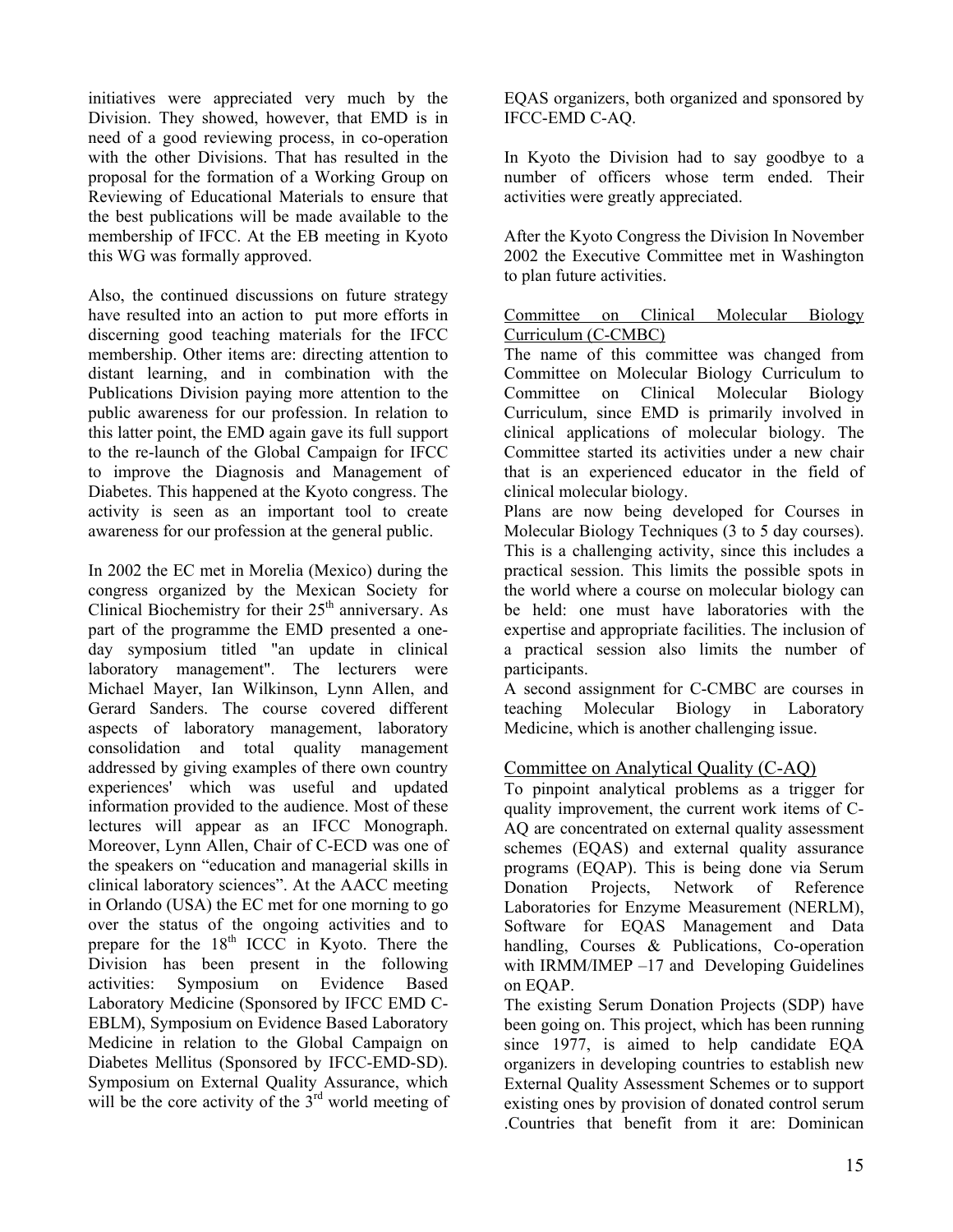Republic, Bolivia, Uruguay, Iran, India, Bulgaria, Costa Rica, Paraguay, and Lebanon. Main industries and National organizations in Denmark, Argentina and Belgium have given support.

The Network of Reference Laboratories for Enzyme Measurement (NRLEM) continued its work with

assigning values for ALT and AST to EQAS control material in Argentina, and developing the SOPs for the measurement of both enzymes, is running between Argentina and Germany. The project is now in its second stage and a new enzyme, GGT, has been added to it. Expanding the Network to other countries is being considered.

Experience with the software for EQAS management and data handling has been acquired in several countries among which Bolivia, Uruguay, Dominican Republic, Chile, Guatemala, Paraguay, Mexico, Costa Rica, and Slovakia. After experience with the Software for EQAS Management was gained in several countries Mexico, Venezuela, and Costa Rica have become new users.

Training courses for EQAS Organization and Management have been continued and are currently given on a regional basis. The  $4<sup>th</sup>$  course on organization and administration of EQAS was held in Buenos Aires, Argentina September 7-10, 2002.

C-AQ is involved in the IRMM/IMEP-17 project (Institute for Reference Materials and Measurements/International Measurement Evaluation Program -17), which is an interlaboratory comparison study [\(www.imep.ws](http://www.imep.ws/) ). This project is intended to promote standardization and traceability on a worldwide basis. It comprises some 50 countries and some 18 analytes. The material, frozen unmodified and modified human serum, is distributed in several countries to be processed in selected Reference and Routine laboratories. C-AQ endorses the project and is in contact with EQAS organizers, which have possibilities to receive the materials and distribute it in frozen status to the participating laboratories. The outcome of this project has been discussed at the C-AQ meeting at the  $18<sup>th</sup>$  ICCC in Kyoto.

On the IFCC Web-site EQAS software for EQAS management and data handling, publications, educational material, and guidelines for the requirements for the competence of External Quality Assessment Program (EQAP) Organizers can be found.

Committee on Evidence Based Laboratory Medicine (C-EBLM)

The Committee on Evidence-Based Laboratory Medicine (C-EBLM) has been actively supporting the validity and effectiveness of clinical decisions, and disseminating the results of evidence-based practice. Members of C-EBLM participated in 2002 six international symposia and congresses. In the last few years, Committee members and/or the committee's associate members, have published some 30 papers in total to disseminate EBLM in international journals and in their own countries. At four Web sites the activities can be retrieved.

At present the committee has 13 contact persons / associate members.

The Committee started its own database on EBLM and systematic reviews; on the website of the committee (http:/www.ckchl-mb.nl/ifcc) a critical appraisal toolbox on how to evaluate systematic reviews as well as other articles on systematic reviews published by committee members and others can be found. The Japanese Society of Laboratory Medicine has also developed a website in Japanese of critically appraised data on the effectiveness of laboratory investigations. (<http://ebd.umin.sc.jp/eblm/>). Another approach has been started in Hungary, based on the Oxford Clinical Intranet system and a demo version of the Hungarian Clinical Intranet on evidence-based diagnosis of hyperkalaemia has been prepared ([http://tudor.szote.u-szeged.hu](http://tudor.szote.u-szeged.hu/)).

The co-operation with the Cochrane Collaboration was continued.

Also, C-EBLM has co-operated in an international collaborative project that has been started by a Swiss group of primary physicians and epidemiologists, in association with the Diagnosis and Screening Methods Group of the Cochrane Collaboration. This initiative is called the Bayes Collaboration, which has elaborated the "Bayes handbook" for systematically reviewing the primary literature of diagnostic studies. This handbook is a systematically compiled database of standardised and critically appraised information on the characteristics (sensitivity, specificity) and discriminatory power (predictive values, likelihood ratios, etc.) of any type of test used in health care. In addition, the database will contain information on the prevalence of diseases and conditions in different settings and patient groups and provide a user-friendly interface and search engine.

C-EBLM does not only achieve its aims by providing the evidence, it is also engaged in the implementation of evidence into daily use, and integration of this process with quality management in laboratories. One way of achieving this aim is the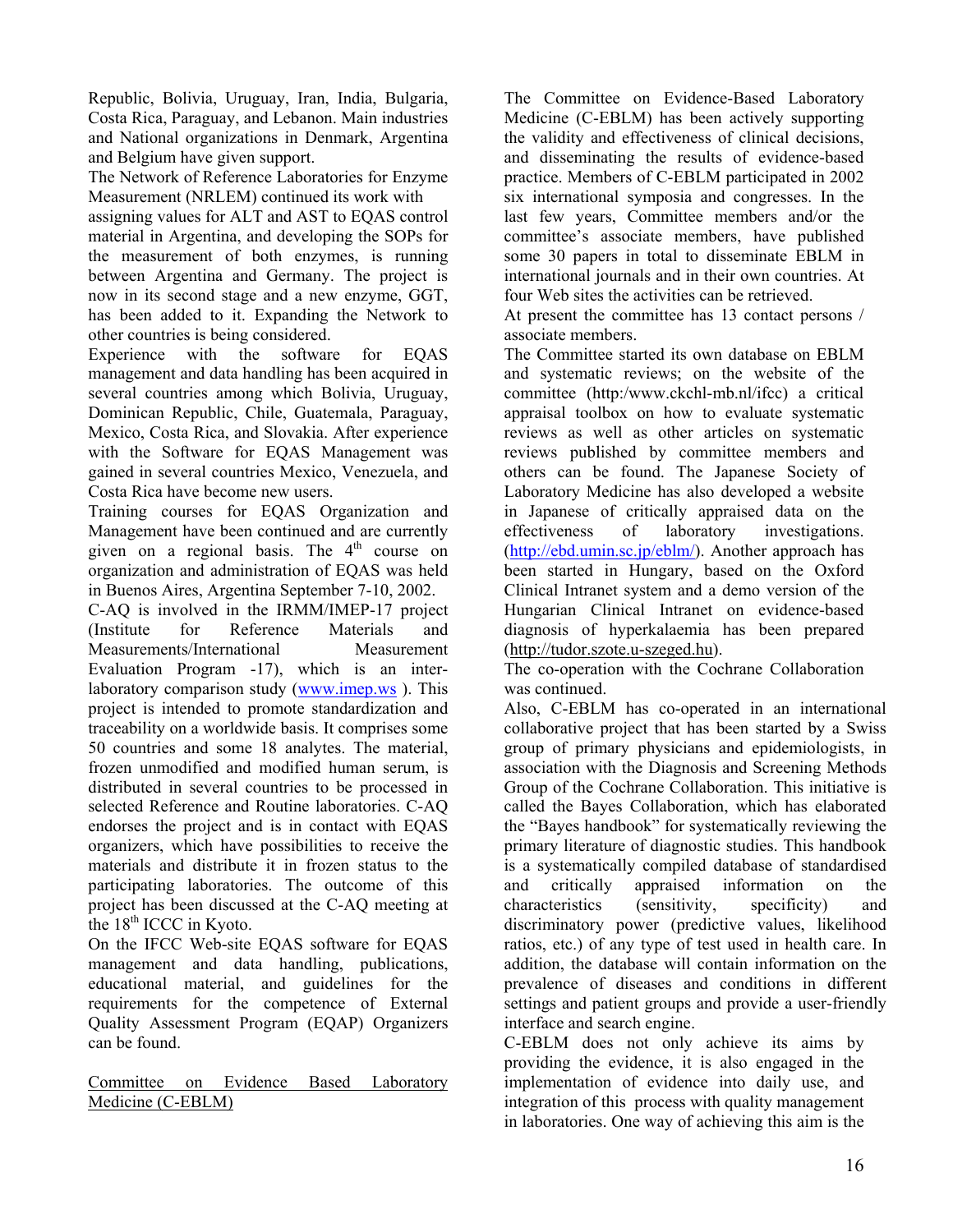development and implementation of evidence-based guidelines, followed by monitoring the effect of implementation. In Norway, the Norwegian centre for quality improvement of primary care laboratories (NOKLUS) includes case histories, together with the external quality control material. General practitioners are asked to answer a few questions about the assessment of a test result in the clinical situation described. In the feedback reports, guidelines are included and discussed. The method is educational and resulted in several publications. A similar co-operation project is now running in several countries.

### Committee on Education and Curriculum Development (C-ECD)

At the end of the year 2002, new members were welcomed to fill vacancies on the Committee.

C-ECD has reviewed its activities and designated specific fields of interest. These are: curriculum development; development of templates for teaching and training and dissemination to the IFCC membership; define the core knowledge of laboratory medicine and to ensure the input of laboratory medicine into core curricula; explore new ideas and directions in teaching laboratory medicine; produce assessment reports on available educational materials; multi-professional learning; development of international teaching materials; distance education.

Educational Modules in Laboratory Medicine are being developed. These can either be published and used for distant learning or posted on the EMD Web pages. Plans are also underway to develop educational modules for the IFCC website on the teaching of clinical topics in laboratory medicine.

Distance Learning Websites. It is planned to contribute to distance learning objectives of the EMD by compiling resource information on websites with good educational topics in clinical areas. The plan is to 1) develop criteria to evaluate website educational material, 2) search for websites with good educational material, and 3) list sites against syllabus topics to provide resource information for distance education. This project will start with an inventory of existing information.

The work of the Committee is supported by a number of Associate Members. Initiatives were taken to reinforce the dialogue with each of the Associate Members, and to work with them to improve education in clinical laboratory sciences.

Moreover, the Committee guided the Working Group on Master of Laboratory Science (La Plata project, see next item)

Working Group Master in Clinical Laboratory Science (WG-MLS); La Plata Course

This two-year course is a co-operation between the IFCC and the National University of La Plata (UNLP), La Plata, Argentina. The first course leading to the degree of Master in Clinical Laboratory Sciences now has been completed. The visits of the four Visiting Professors, in Genetics, Hematology, Tumor Markers, and Laboratory Management have taken place. Three students have been discerned for a visit to an overseas laboratory for 2 months. Two visits are taking place, a third one is pending.

A Handbook on La Plata, to serve as a model for Masters Programs in other parts of the world is being written.

Since this course is running well, a second cycle of the La Plata Program (2002-2004) has started.

With the experience from the La Plata project EMD expects to offer other such courses to the Membership of IFCC.

## Visiting Lecturers Program

The Mission of the VLP is to promote and share knowledge and skills (professional, technical, managerial and educational) in Clinical Chemistry with all National Societies of the IFCC. The key objectives are to support international exchange of lecturers and contribute to the creation of educational networks and partnerships which would bring together activities of different IFCC regions and between National Societies.

The use of the redesigned application forms on the IFCC Website has proven to be a good improvement. In the year 2002 two Visiting lectureships were granted: one to Brazil (tumor markers and molecular biology in the clinical laboratory) and one to the Asian Pacific Region (reference materials and traceabilty). More requests are pending; EMD considers it as its major challenge to solicit applications. We are proud to be able that in 2003 sponsorship for this important program will be obtained from Diagnostic Products Corporation (DPC).

## Working Group on Flowcytometry

In accordance with the strategy of EMD to offer more courses on modern technologies to its membership, flowcytometry has been chosen as the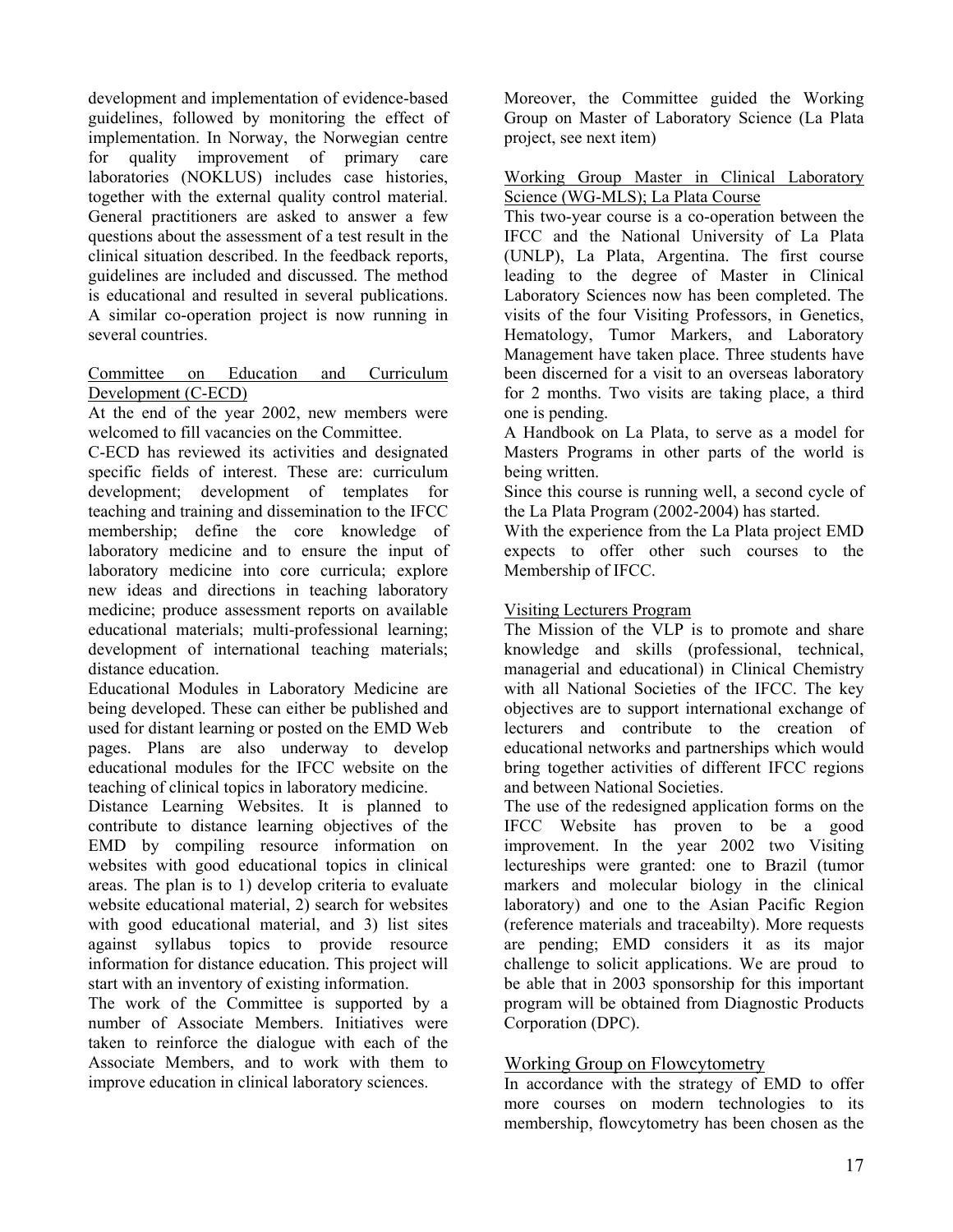first subject for this initiative. A Steering Committee under guidance of Dr Gregor Rothe (DE) is organizing a yearly symposium on and a course in Flowcytometry, with the support of Beckman Coulter: the IFCC/University of Mainz course on Flowcytometry with one German and one English edition.

In 2002 the WG organized a symposium and course on "Clinical and Research Applications of Flow Cytometry in Hematology and Oncology" on 31 May to 4 June 2002 at the University of Mainz. This meeting was well received by the participants. The WG itself met on 2 June 2002. Plans for next year's course have been made.

It is the intention of the WG to publish the course book as an educational material of IFCC. Therefore, a limited number of additional copies of the course book will be generated in an only slightly modified version, which are available at the IFCC bookstore.

## WG on Laboratory Management of r-HuEPO therapy (WG EPO)

In July 2002 a new Working Group initiated by Prof. Lothar Thomas (DE) was officially announced: "Laboratory Management of r-HuEPO therapy: guidelines for assessment of the optimal therapeutic approach". The scope of the WG EPO will be the replacement of blood donations by r-HuEPO therapy. Topics to be addressed are to review the literature for laboratory tests which can be recommended to select patients for r-HuEPO treatment, to review the literature for tests useful to monitor r-HuEPO therapy, to recommend scientific investigations, and to publish best practice guidelines. The first meeting of this WG was September 8-10 in Frankfurt/Main, Germany.

## Future plans

A fixed item on the EMD agenda is how to improve the relations and co-operation with the different regions in IFCC, the National Societies, and the Corporate Members. For the years to come EMD is seeking more input from them. That means on one hand they can offer experts, on the other hand programs of EMD will be based on their requests.

## One important new activity is the *WG on EMD Publications.*

EMD often needs to judge the worthiness of documents brought forward by enthusiastic colleagues within the field of clinical chemistry, and

EMD has no mechanism for rapid document assessment. To facilitate a timely review process for received external documents, CD-ROMs, and other materials, a WG on EMD Publications within the Education and Management Division is being formed now. In addition, the EC, a Committee, or WG of EMD may from time to time, consider it appropriate to initiate the writing of a document. It is proposed that a short list of reviewers/authors (from within or outside EMD) is made. These colleagues can be approached when a document reaches the EMD, or when the EMD wishes an article to be written. The reviewing process must have a limited time frame. An additional advantage may be that documents may be offered by the National Societies once the Editorial Board is active within IFCC.

The EMD is of the opinion that diffusion and explanation of ISO and CEN documents should be promoted. The Division is seeking ways to improve this process.

Finally, it is the intention of EMD that for more modern technologies courses will be offered, like the one for Flowcytometry. EMD will not at all be able to run all these courses itself and the aim will be to co-operate with others in this matter.

# **Scientific Division (SD)**

During 2002, the following members served on the SD Executive Committee: Jean-Claude Forest (Canada) (Chair); John Ratcliffe (UK) (Vice-Chair); Jos H. Thijssen (Netherlands) (Secretary); Thomas Moyer (USA); Mauro Panteghini (Italy), Howard Morris (Australia); Rolf Hinzmann (Germany) (Corporate Representative) and Carl Burtis (USA) (EB-Liaison). Two meetings were held, in Vienna (March) and in Kyoto (October). Heinz Schimmel (Belgium) attended the two meetings as observer from IRMM and David Bunk (USA)attended the October Meeting as observer from NIST. Yoshihisa Itoh remained the liaison to the ICCC Kyoto (Japan) 2002. SD created open and closed sessions during its meetings, the closed sessions will be for IFCC executives only.

From Jan 2003, I. Young (UK) and N. Rifai (US) will take up replacement appointments.

Relationship with International Organisations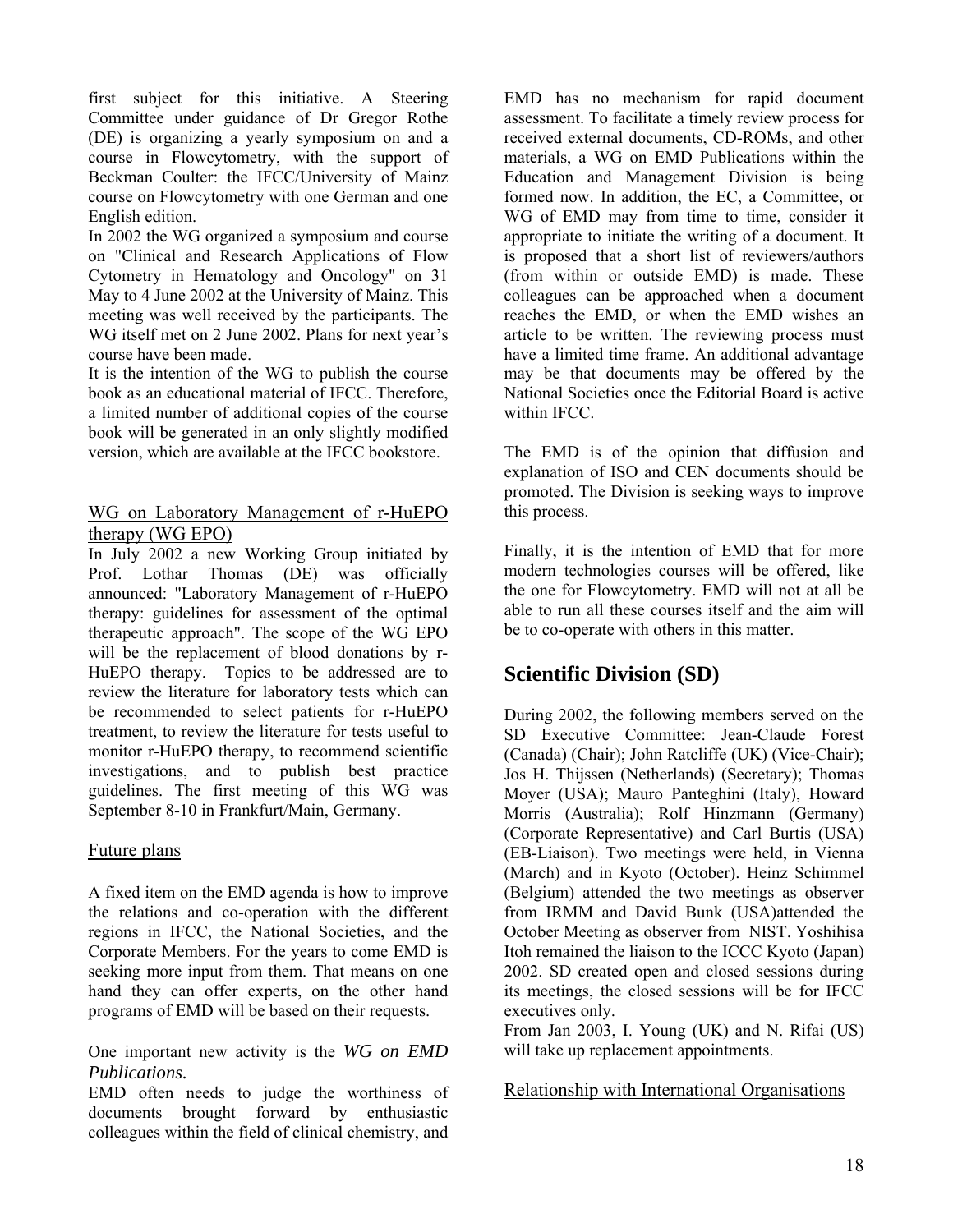In recent years the Scientific Division (SD) has focusEd on standardization issues, particularly provision of internationally recognized reference materials and reference methods. This work is increasingly fostered by the establishment of strategic collaborations with partner international organizations concerned with related aspects of laboratory medicine. Currently, major joint initiatives include:

## *Joint Committee on Traceability in Laboratory Medicine (JCTLM).*

IFCC through SD is playing a leading role in the creation of the joint committee together with three other key players Bureau International des Poids et Mesures (BIPM), World Health Organization (WHO) and International Laboratory Accreditation Cooperation (ILAC), in cooperation with supranational manufacturer organizations. The aim is to establish a global platform to promote internationally recognized equivalence of measurements in laboratory medicine and traceability to appropriate measurement standards, such as European IVD directive (98/79). IFCC was the co-organizer for a recent workshop in Paris. It this occasion the JCTLM was formally founded.

#### *Institute for Reference Material and Measurement (IRMM).*

Collaboration with IRMM is working well and provides European support on standardization issues. Practical outcomes include reference materials for specific plasma proteins (CRM470), cortisol (IRMM/IFCC 451) and reference methodology for enzymes. Further materials in the process of certification include HbA1c, myoglobin, total plasma protein and prothrombin G20210A mutation. Joint efforts on standardization of stem cells, cell lines and allergenic proteins are under consideration. A WG on "Analytical Uncertainty based on clinical usefulness" Is under discussion.

An observer from IRMM is invited to attend all SD meetings and act as consultant.

## *National Committee for Clinical Laboratory Standards (NCCLS).*

The newest NCCLS Catalog (2002-3) lists several other projects in development as joint NCCLS/IFCC projects: Clinical utility of bone markers, Determining clinical utility of genetic tests, Performance of cellular immune functional assays, Protocols for determination of limits of quantitation, Quality assessment programs for molecular methods, Molecular methods for microarrays, Sample collection and handling for molecular test methods and Free thyroid hormone measurements. These projects will result in guidelines published as joint NCCLS/IFCC documents.

## *WHO Collaboration with National Biological Standards and Control (NIBSC)*

This has led to the production of 6 *human chorionic gonadotrophin* (HCG)-related reference preparations. These were accepted by WHO as International standards for immunoprocedures with assigned values in molar units. This project represents a significant step forward in the measurement of HCG-related hormones in biological fluids. Furthermore, materials in excess of the requirements for International Standards will be handled by IRMM to make them available for commercial distribution.

# WHO

The collaboration has continued this year with the submission by  $WG-Lp(a)$  of a candidate reference material to the Expert Committee on Biological Standardization of WHO. The ECBS-Meeting has been postponed until February 2003.

# *International Association for Therapeutic Drug Monitoring and Clinical Toxicology (IATDMCT)*

The joint WG on Laboratory Practice Guidelines on Monitoring Immunosuppressive Drugs is very active. The goals of the WG in light of the latest developments in the field have been published (*Therapeutic Drug Monitoring 2002;24:50-67*), several monographs are in preparation.

## *International Society of Thrombosis and Haemostasis (ISTH)*

The Joint Committee on Standardization of Coagulation Tests (C-SCT) has published a position paper: "*A Reference System Approach to Future Standardization of Laboratory Tests for Haemostasis, Thromb Haemost 2002;87:165-9",* accepted by both organizations.

National Societies will be approached for nominations of candidates for the C.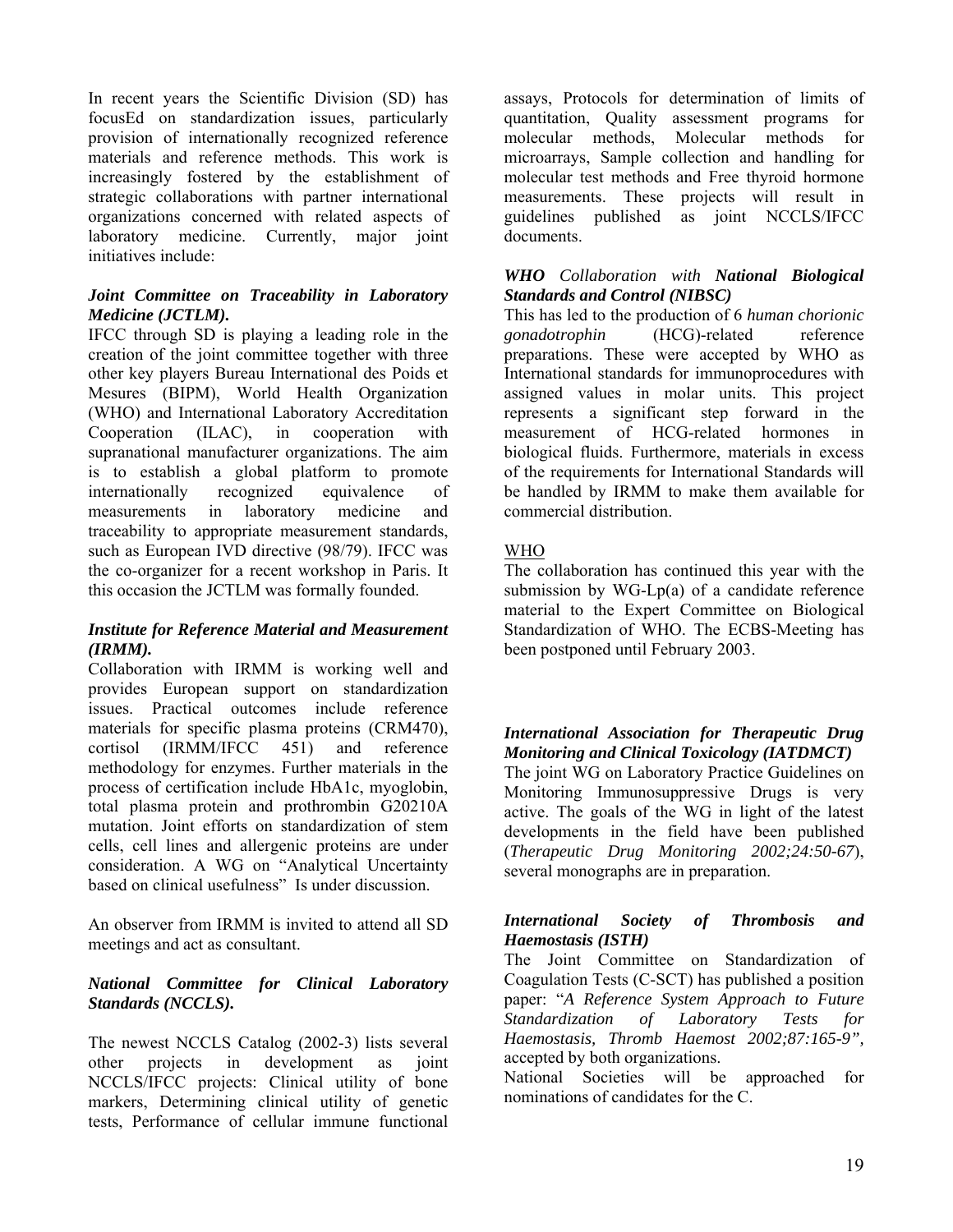A proposal for a WG on antithrombin was received and accepted, see WG-SAT. The proposal for a Material Transfer Agreement of rec-h-antithrombin will be handled by EB, suggestions for improvement of the proposal have been given.

### European Commission

The project on Thyroid Diseases, funded by the European Commission, is running properly.

Through C-MBT, IFCC is involved in another European initiative related to genetic tests for rare diseases.

## *National Institute of Standards and Technology (NIST)*

IFCC-SD is pursuing its collaboration with NIST through JCTLM. An observer from NIST is now invited to attend SD meetings. He will act as consultant.

## *Conductivity Industry Consortium (CIC)*

IFCC is an affiliated member of the Consortium and SD has participated actively in the preparation of a document on Point of Care Testing. The IFCC-WG on Selective Electrodes (SE) has been transformed into a C, and is expected to move towards a new working direction related to Point Of Care Testing. National Societies will be approached to nominate members for the C. The development of International Standards for the Delivery of Point of Care Testing and several other suggestions have been discussed as possible topics to be studied by the new C.

## $18<sup>th</sup>$  International Congress

During the 18<sup>th</sup> International Congress of Clinical Chemistry and Laboratory Medicine (ICCC Kyoto Japan 2002), SD has been responsible for a Symposium (SS-4) on "Standardization in Clinical Chemistry and Laboratory Medicine", summarizing the activities of the Division in this area. In recognition of the 50th anniversary of IFCC, SD presented 3 posters on the History, Structure and Recent Achievements of SD. A second SD-IFCC symposium took place following the IFCC Forum on "The Global Role of IFCC", with WG-MID addressing the subject "Immunosuppressive Drug Monitoring".

A number of Committees and other Working Groups participated in the Scientific Program.

### **Activities of Committees and Working Groups**

Most of the detailed work of SD is carried out by 6 theme-oriented Committees (C), usually set up with other international organizations, and for specific tasks through 9 time-limited Working Groups (WG).

#### *Committees*

**C-Nomenclature, Properties and Units**. The IFCC/IUPAC coding system is available in English on the IFCC web-site. Future options for maintenance and harmonization with a related project based on US communication standard HL-7 (Logical Observations on Identification of Names and Codes, LOINC) are under consideration. A member of the Committee is representing IFCC at the Sub-Committee on Vocabulary in Metrology (VIM) and Guides to Expression of Uncertainty of Measurement in Metrology (GUMM) of the Joint Committee on Guidelines and Metrology (JCGM) of the International Organisation for Standardization (ISO).

**C-Molecular Biology Techniques in Clinical Chemistry**: In collaboration with IRMM and other European participants, the C has contributed to the preparation of Reference Materials, one representing a Homozygous Wild Type, and the other, the Homozygous Mutant Sequence of the Prothrombin Gene. Furthermore, the C is broadening its scope and is considering new implications : development of Reference Materials, participation in translational application, ethical aspects, development of partnership, etc. Strong support of IRMM in identifying new orientations of clinical significance is acknowledged.

**C-Plasma Proteins**. Successful work over several years has been published as a special issue of 21 papers in Clin Chem Lab Med (*CCLM 2001, 39,1017-1176*), details in Annual Report 2001. A new series of four publications is underway and relates to such aspects as overall improvement in variance following CRM 470, remaining differences of results between measurement systems, and overall reference interval study. New orientations of the Committee are being studied and a new strategic plan is underway.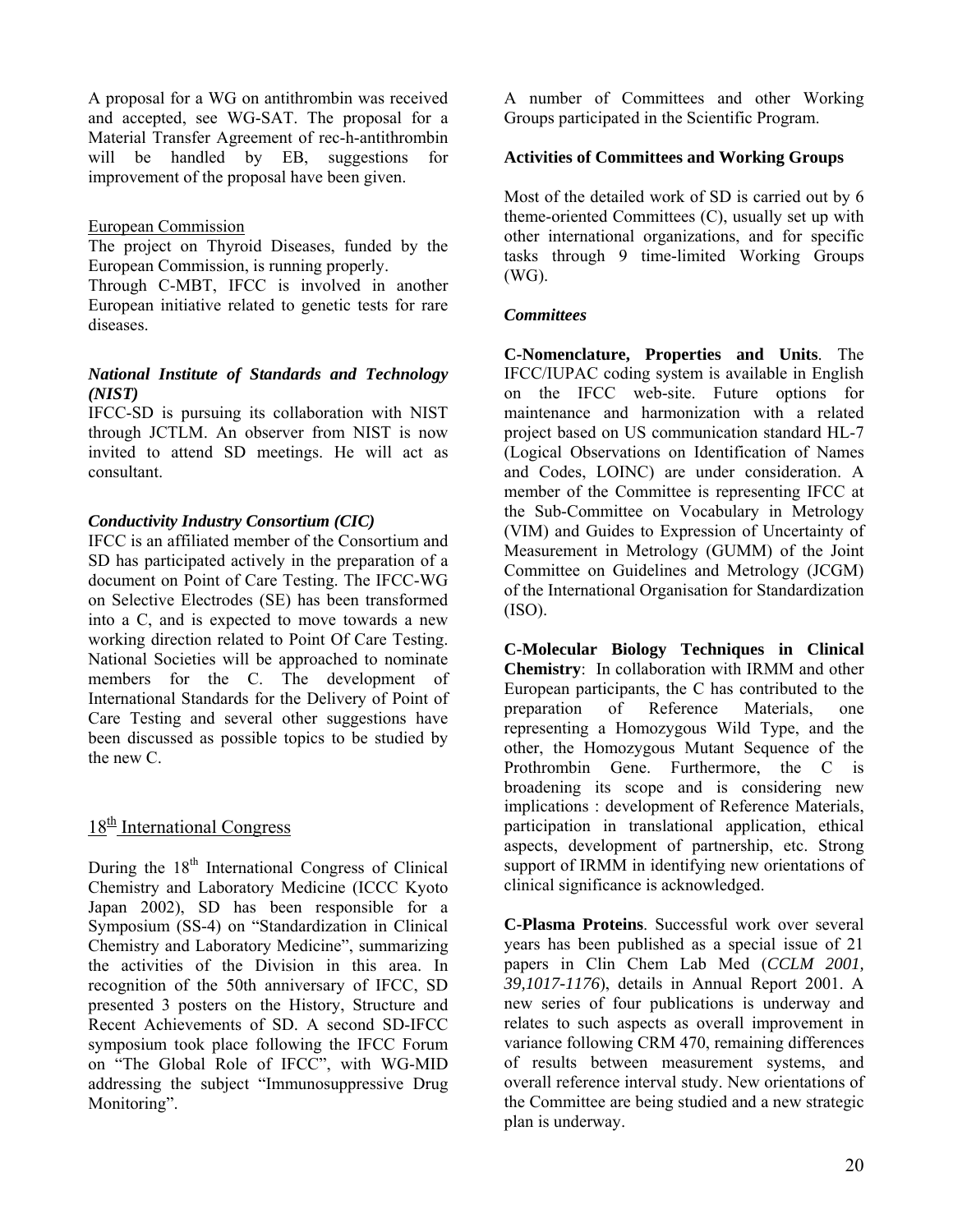**C-Standardization of Markers of Cardiac Damage** . This joint committee with AACC and DGLM is currently very active with projects on standardization of myoglobin and troponin I. Candidate reference materials have been selected, which are being evaluated by IRMM and NIST, respectively. Data analysis on the evaluation of the imprecision of troponin assays at the critical decision level is complete. All participating companies have agreed on the presentation of the results, and a paper is being prepared. A draft paper with a meta-analysis of the use of biomarkers for detecting success or failure of coronary reperfusion is circulating in the C. Possibilities of a project on Brain Natriuretic Peptide are discussed.

**C-Standardisation of Coagulation Tests**. This joint committee with the International Society of Thrombosis and Haemostasis (ISTH) published a position paper on standardisation of laboratory tests of haemostasis (*Jackson et al, Thromb. Haemost. 2002, 87, 165-169*). National societies will be approached for nominations of candidates for the vacancy.

C-SCT focus in 2002 has been the development of a working group on standardization of antithrombin (WG-SAT), as a model for other substances. The activity of the WG should begin with the preparation of an annotated review of antithrombin structure, properties and current assay methods.

A producer of recombinant human antithrombin has given a verbal commitment to provide the antithrombin for the reference material.

**C- Reference Systems for Enzymes** . A series of IFCC approved documents entitled "IFCC Primary Reference Procedures for the Measurement of Catalytic Activity Concentration of Enzymes at 37°C. Parts 1-7" appeared in CCLM 2002 volume 40: 631-648 and 718-745.

A network of reference laboratories based on the ISO-CEN system has been established and will be publishEd on the IFCC web-site.

## *Working Groups*

**WG-Selective Electrodes and Point of Care Testing**. This group is moving in a new direction to include point of care testing and is a joint organizer of a meeting on critical care in September (Monterey, USA). Recent documents cover

measurement of ionized magnesium, ionized chloride and blood glucose.

**WG-Reference Methods for Apolipoproteins**. CDC serves as repository for the WHO-IFCC First International Reference Reagents for Apolipoproteins A-1 and B. The dwindling supply of SP3-07 will be replaced by a candidate reference material SP3-08, a serum pool prepared according to NCCLS 37-A guidelines. The data collected will be reviewed before going to IFCC and WHO for acceptance.

**WG-Human Chorionic Gonadotrophin**. This major project has now been completed successfully (see under WHO). Publication of papers dealing with preparation (first manuscript accepted by *Clinical Chemistry*), evaluation and application of the reference materials is expected. The so-called "excess materials" will be handled by IRMM. The ampouled products (by NIBSC) are on their way to IRMM.

**WG-Standardization of Lp(a).** The WG has sent its report to WHO, the work of the WG has been completed. The material will be on the agenda of the ECBS (February 2003) for acceptance as International Standard.

**WG-Glycohaemoglobin (HbA1C).** This is a key project in the IFCC global initiative on diabetes. The reference method for measurement of HbA1C in human blood has been published (*Jeppsson et al, CCLM 2002, 40, 78*-*89*). The reference material prepared by Roche is held at IRMM. The reference range is somewhat lower than previous decision targets, and a master equation will be developed to document the relation with the National Glycohemoglobin Standardization Program ,(NGSP,USA). Discussions with the European Association for Study of Diabetes (EASD), International Diabetes Federation (IDF) and American Diabetes Federation (ADF) are ongoing to determine the implications for clinical practice of the IFCC reference system. The network of approved laboratories for the IFCC system encompasses 12 laboratories in Europe, USA, Japan and additional candidates are being assessed.

**WG-Nanotechnology**. Comprehensive reviews exploring the current status of this emerging technology in laboratory medicine have been published (*Clin Chem.2002*).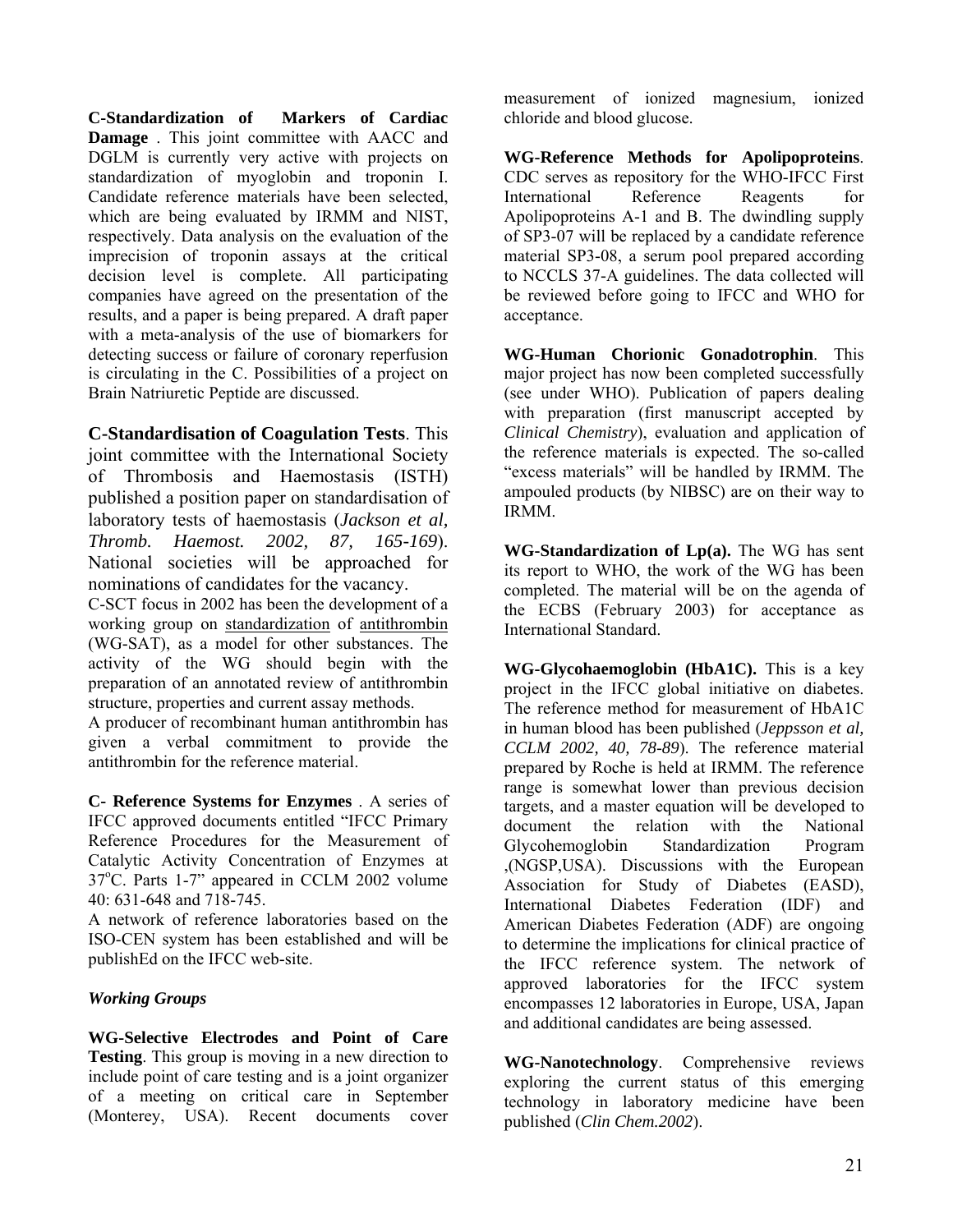**WG-Standardization of Osteocalcin Measurements.** In the NCCLS/IFCC "Guidelines for Bone Markers" this WG plays an active role. Document C48-P (Biochemical Markers of Bone Turnover) is recognized as a joint NCCLS /IFCC document along the lines of the memorandum of understanding.

**WG-Monitoring Immunosuppressive Drugs**. Progress was published in Therapeutic Drug Monitoring (*Holt et al, 2002, 24, 59-67*) and further information was presented at 18th ICCC in Kyoto.

**WG-Standardization of Plasma Homocysteine Measurement**. The reference method selected is LC-MS-DS with IDMS and work on reference materials continues.

**WG-Standardization of Thyroid Function Tests**. IFCC is a participant in the EU funded project on "In vitro diagnostic procedures in diagnosis and monitoring thyroid disease". The WG is developing a detailed proposal adjacent to the EU-related work.

## **Project Proposals.**

Five project proposals have been received and dealt with during this year.

# **IFCC Publications, 2002**

*The following publications appeared in 2002 as a result of IFCC projects. A number of other papers are in progress and may be available through the IFCC Web Site.* 

Berger P, Sturgeon C, Bidart JM, Paus E, Gerth R, Niang M, Bristow A, Birken S, Stenman UH. The ISOBM TD-7 Workshop on hCG and related molecules. Towards user-oriented standardization of pregnancy and tumor diagnosis: assignment of epitopes to the three-dimensional structure of diagnostically and commercially relevant monoclonal antibodies directed against human chorionic gonadotropin and derivatives. Tumour Biol. 2002 ;23(1):1-38.

Dybkaer R. The tortuous road to the adoption of katal for the expression of catalytic activity by the General Conference on Weights and Measures. Clin Chem. 2002 ;48(3):586-90.

Holt D, Armstrong VW, Griesmacher A, Morris RG, Napoli KL, Shaw LMN. International Federation of Clinical Chemistry/International Association of Therapeutic Drug Monitoring and Clinical Toxicology Working Group on Immunosuppressive Drug Monitoring. Therap Drug Monitoring 2002; 24: 59-67.

Jackson CM, White GC 2nd, Barrowcliffe T, Esnouf MP, Jespersen J, Kluft C, Lenahan J. A reference system approach to future standardization of laboratory tests for hemostasis. A position paper of the Joint Committee of the IFCC Scientific Division and the ISTH Scientific and Standardization Committee. Thromb Haemost. 2002 ;87(1):165-9.

Jeppsson JO, Kobold U, Barr J, Finke A, Hoelzel W, Hoshino T, Miedema K, Mosca A, Mauri P, Paroni R, Thienpont L, Umemoto M, Weykamp C. Approved IFCC reference method for the measurement of HbA1c in human blood. Clin Chem Lab Med. 2002 ;40(1):78-89.

Junge W, Wortmann W, Wilke B, Waldenstrom J, Kurrle-Weittenhiller A, Finke J, Klein G. Development and evaluation of assays for the determination of total and pancreatic amylase at 37 degrees according to the principle recommended by the IFCC. Clin Biochem. 2001 ;34(8):607-15.

Kricka LJ, Fortina P. Nanotechnology and applications: an all-language literature survey including books and patents. Clin Chem. 2002;48:662-5.

Kricka LJ, Fortina P. Microchips: an all-language literature survey including books and patents. Clin Chem. 2002; 48:1620-2.

Kricka LJ. Microchips, microarrays, biochips and nanochips: personal laboratories for the 21st century. Clin Chim Acta. 2001; 307:219-23.

Lessinger JM, Schiele F, Vialle A, Ferard G, Myara A, Guechot J, Imbert-Bismut F, Lasnier E, Piton A, Voitot H. [Enzyme calibrators: principle and practical use]. Ann Biol Clin (Paris). 2002 ;60(3):281-6. French.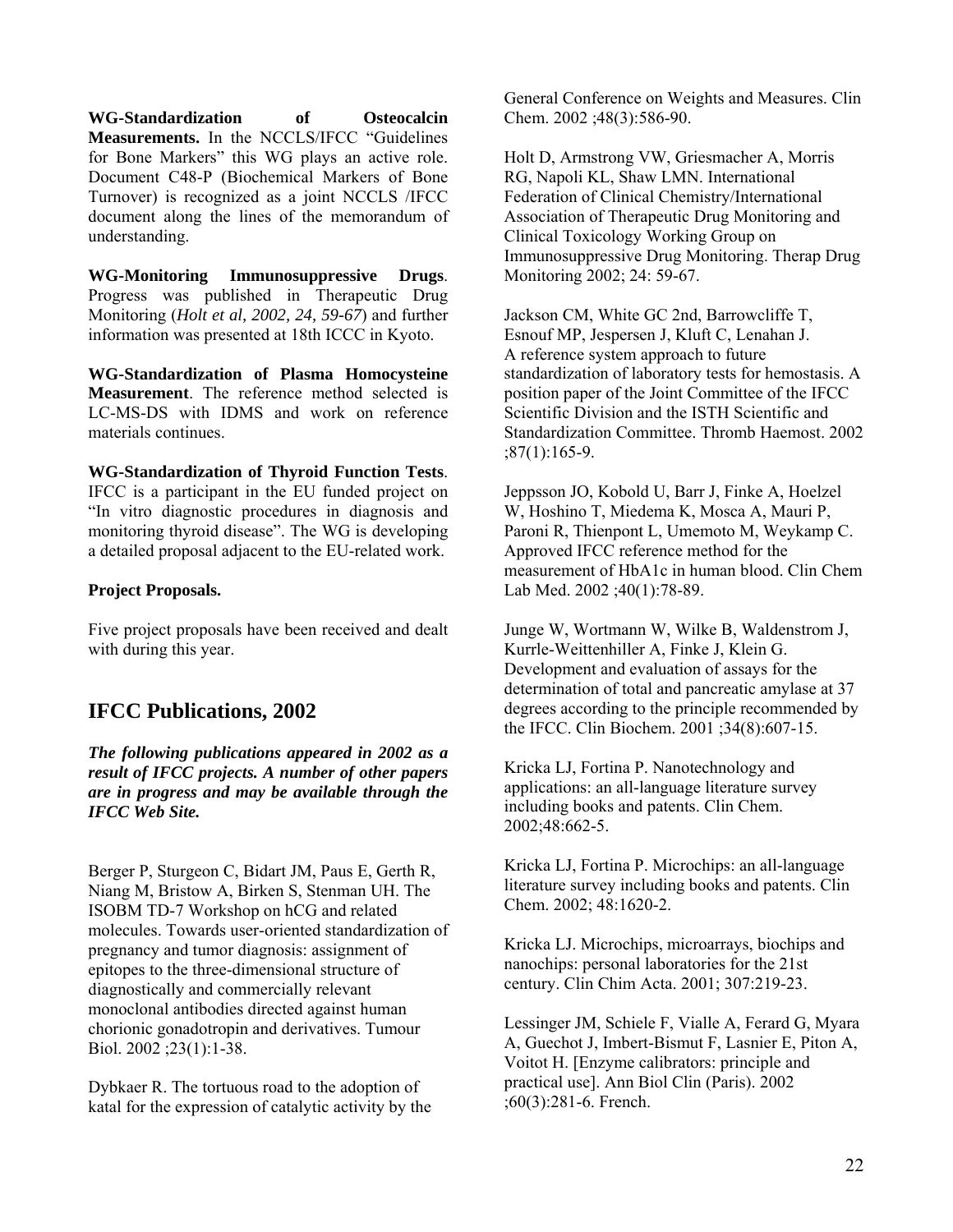Lorentz K. IFCC: primary reference procedures for the measurement of catalytic conccentrations of enzymes--the new concept. Clin Chem Lab Med. 2002;40(6):549.

Panteghini M. Performance of today's cardiac troponin assays and tomorrow's. Clin Chem 2002; 48:809-10.

Panteghini M. The measurement of cardiac markers. Where should we focus? Am J Clin Pathol 2002; 118:354-61.

Panteghini M. Acute coronary syndrome: biochemical strategies in the troponin era. Chest 2002; 122:1428-35.

Schumann G, Klauke R. New IFCC reference procedures for the determination of catalytic activity concentrations of five enzymes in serum: preliminary upper reference limits obtained in hospitalized subjects. Clin Chim Acta. 2003 ;327(1- 2):69-79.

Siekmann L, Bonora R, Burtis CA, Ceriotti F, Clerc-Renaud P, Ferard G, Ferrero CA, Forest JC, Franck PF, Gella FJ, Hoelzel W, Jorgensen PJ, Kanno T, Kessner A, Klauke R, Kristiansen N, Lessinger JM, Linsinger TP, Misaki H, Mueller MM, Panteghini M, Pauwels J, Schiele F, Schimmel HG, Vialle A, Weidemann G, Schumann G. IFCC primary reference procedures for the measurement of catalytic activity concentrations of enzymes at 37 degrees C. Part 1. The concept of reference procedures for the measurement of catalytic activity concentrations of enzymes. Clin Chem Lab Med. 2002 ;40:631-4.

Schumann G, Bonora R, Ceriotti F, Clerc-Renaud P, Ferrero CA, Ferard G, Franck PF, Gella FJ, Hoelzel W, Jorgensen PJ, Kanno T, Kessne A, Klauker R, Kristiansen N, Lessinger JM, Linsinger TP, Misaki H, Panteghini M, Pauwels J, Schimmel HG, Vialle A, Weidemann G, Siekmann L. IFCC primary reference procedures for the measurement of catalytic activity concentrations of enzymes at 37 degrees C. Part 2. Reference procedure for the measurement of catalytic concentration of creatine kinase. Clin Chem Lab Med. 2002 ;40:635-42.

Schumann G, Bonora R, Ceriotti F, Clerc-Renaud P, Ferrero CA, Ferard G, Franck PF, Gella FJ, Hoelzel W, Jorgensen PJ, Kanno T, Kessner A, Klauke R, Kristiansen N, Lessinger JM, Linsinger TP, Misaki H, Panteghini M, Pauwels J, Schimmel HG, Vialle A, Weidemann G, Siekmann L. IFCC primary reference procedures for the measurement of catalytic activity concentrations of enzymes at 37 degrees C. Part 3. Reference procedure for the measurement of catalytic concentration of lactate dehydrogenase. Clin Chem Lab Med. 2002 ;40:643- 8.

Schumann G, Bonora R, Ceriotti F, Ferard G, Ferrero CA, Franck PF, Gella FJ, Hoelzel W, Jorgensen PJ, Kanno T, Kessner A, Klauke R, Kristiansen N, Lessinger JM, Linsinger TP, Misaki H, Panteghini M, Pauwels J, Schiele F, Schimmel HG, Weidemann G, Siekmann L. IFCC primary reference procedures for the measurement of catalytic activity concentrations of enzymes at 37 degrees C. International Federation of Clinical Chemistry and Laboratory Medicine. Part 4. Reference procedure for the measurement of catalytic concentration of alanine aminotransferase. Clin Chem Lab Med. 2002 ;40:718-24.

Schumann G, Bonora R, Ceriotti F, Ferard G, Ferrero CA, Franck PF, Gella FJ, Hoelzel W, Jorgensen PJ, Kanno T, Kessner A, Klauke R, Kristiansen N, Lessinger JM, Linsinger TP, Misaki H, Panteghini M, Pauwels J, Schiele F, Schimmel HG, Weidemann G, Siekmann L. IFCC primary reference procedures for the measurement of catalytic activity concentrations of enzymes at 37 degrees C. International Federation of Clinical Chemistry and Laboratory Medicine. Part 5. Reference procedure for the measurement of catalytic concentration of aspartate aminotransferase. Clin Chem Lab Med. 2002 ;40:725-33.

Schumann G, Bonora R, Ceriotti F, Ferard G, Ferrero CA, Franck PF, Gella FJ, Hoelzel W, Jorgensen PJ, Kanno T, Kessner A, Klauke R, Kristiansen N, Lessinger JM, Linsinger TP, Misaki H, Panteghini M, Pauwels J, Schiele F, Schimmel HG, Weidemann G, Siekmann L. IFCC primary reference procedures for the measurement of catalytic activity concentrations of enzymes at 37 degrees C. International Federation of Clinical Chemistry and Laboratory Medicine. Part 6.